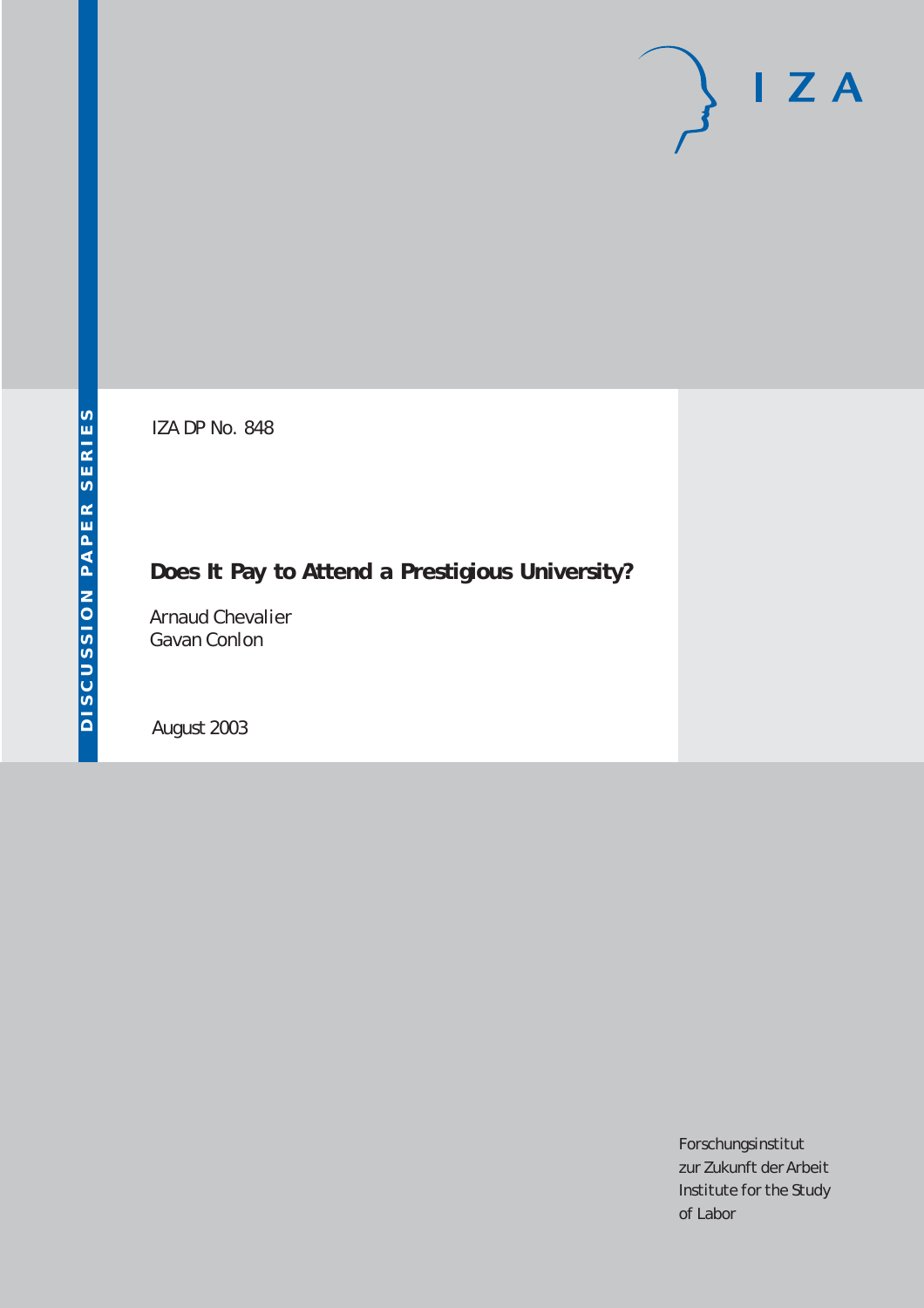# **Does It Pay to Attend a Prestigious University?**

### **Arnaud Chevalier**

*University College Dublin, London School of Economics and IZA Bonn* 

#### **Gavan Conlon**

*London School of Economics* 

#### Discussion Paper No. 848 August 2003

IZA

P.O. Box 7240 D-53072 Bonn Germany

Tel.: +49-228-3894-0 Fax: +49-228-3894-210 Email: [iza@iza.org](mailto:iza@iza.org)

This Discussion Paper is issued within the framework of IZA's research area *Evaluation of Labor Market Policies and Projects.* Any opinions expressed here are those of the author(s) and not those of the institute. Research disseminated by IZA may include views on policy, but the institute itself takes no institutional policy positions.

The Institute for the Study of Labor (IZA) in Bonn is a local and virtual international research center and a place of communication between science, politics and business. IZA is an independent, nonprofit limited liability company (Gesellschaft mit beschränkter Haftung) supported by Deutsche Post World Net. The center is associated with the University of Bonn and offers a stimulating research environment through its research networks, research support, and visitors and doctoral programs. IZA engages in (i) original and internationally competitive research in all fields of labor economics, (ii) development of policy concepts, and (iii) dissemination of research results and concepts to the interested public. The current research program deals with (1) mobility and flexibility of labor, (2) internationalization of labor markets, (3) welfare state and labor market, (4) labor markets in transition countries, (5) the future of labor, (6) evaluation of labor market policies and projects and (7) general labor economics.

IZA Discussion Papers often represent preliminary work and are circulated to encourage discussion. Citation of such a paper should account for its provisional character. A revised version may be available on the IZA website ([www.iza.org](http://www.iza.org/)) or directly from the author.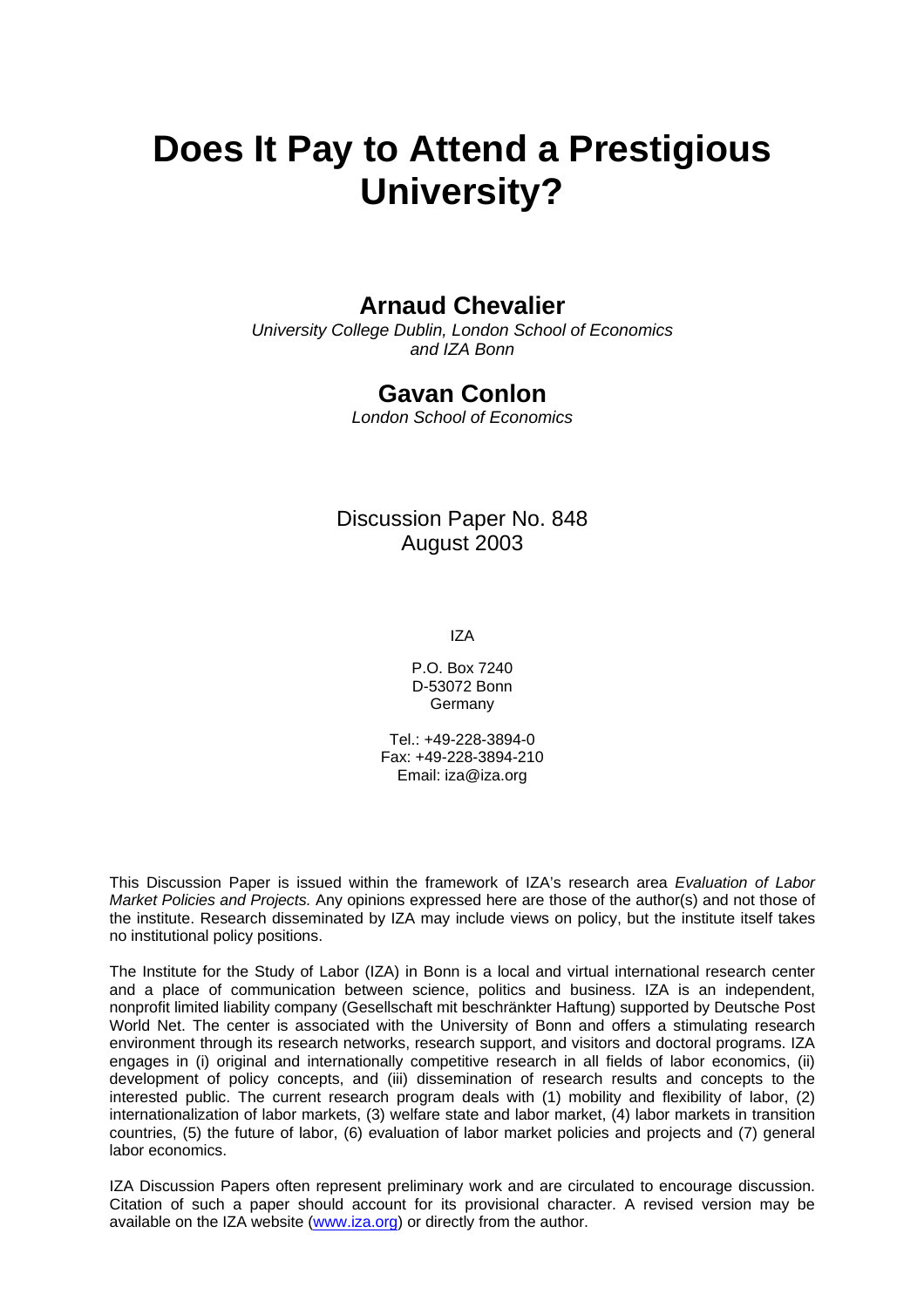IZA Discussion Paper No. 848 August 2003

## **ABSTRACT**

## **Does It Pay to Attend a Prestigious University?**[∗](#page-2-0)

This paper provides evidence of heterogeneity in the returns to higher education in the UK. Attending the most prestigious universities leads to a wage premium of up to 6% for males. The rise in participation in higher education also led to a greater sorting of students and an increase in the returns to quality. These results somehow justify the recent introduction of top-up fees. Additionally, identification strategy matters and OLS estimates may be severely biased. However, our estimates, based on propensity score matching, are imprecise due to the thinness of the common support.

JEL Classification: I20, I22

Keywords: higher education quality, tuition fees

Corresponding author:

 $\overline{a}$ 

Arnaud Chevalier Institute for the Study of Social Change University College Dublin Dublin 4 Ireland Email: [arnaud.chevalier@ucd.ie](mailto:arnaud.chevalier@ucd.ie)

<span id="page-2-0"></span><sup>∗</sup> The authors are indebted to Peter Elias for facilitating the access to the 1995 graduate survey and Vincent O'Sullivan for excellent research assistance. We also thank Clive Belfield, Mark Berger, Augustin de Coulon, Deborah Garniss, Gauthier Lanot, Steve Machin, Olive Sweetman, Tarja Viitanen and participants at presentations at the Centre for the Economics of Education (LSE) and European Network of Micro-econometrics (Dublin) for their valuable comments on previous versions of this paper. All remaining mistakes are solely ours. This project was partially funded by the Department for Education and Skills and the Council for Industry and Higher Education.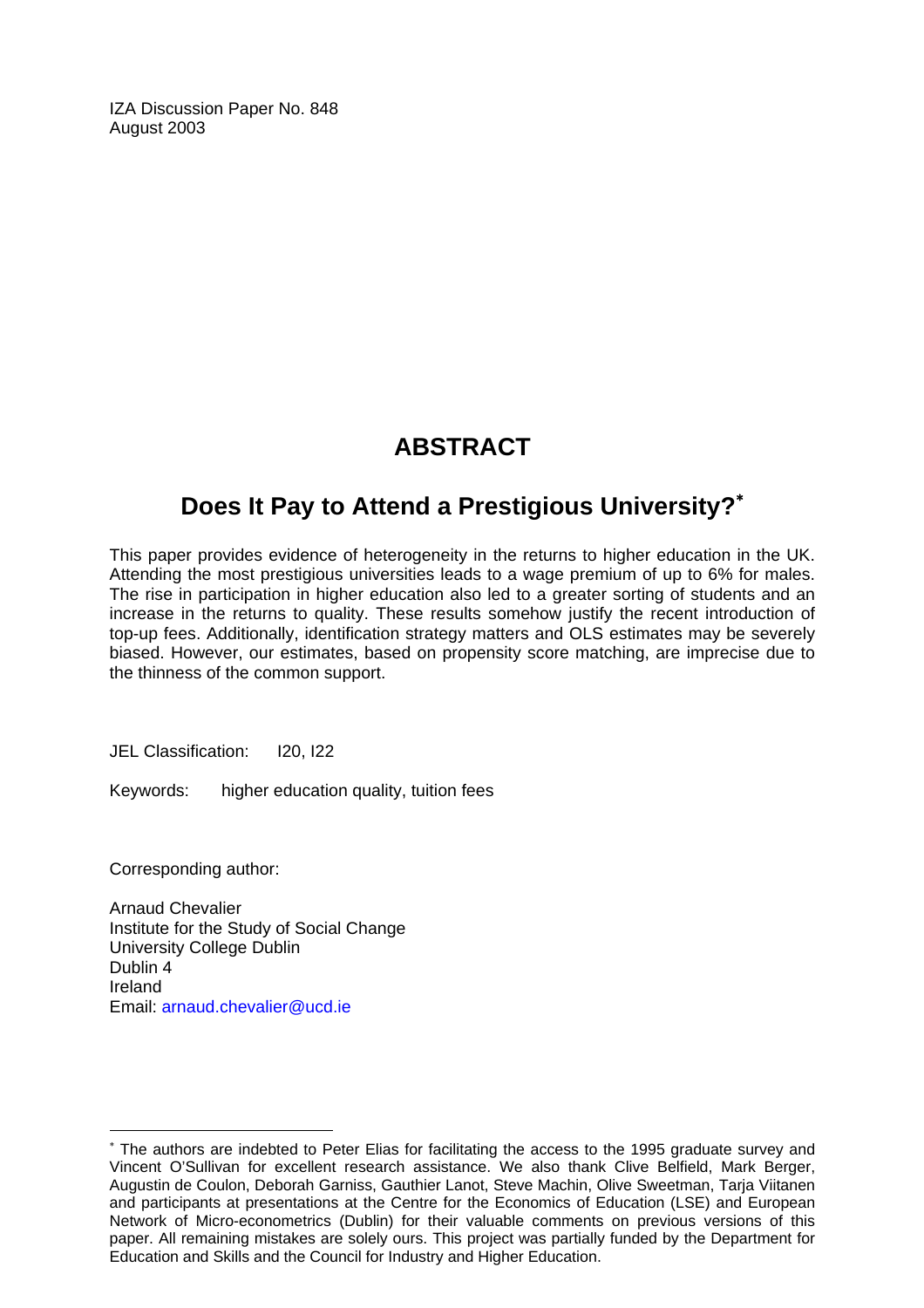#### **1 Introduction**

 $\overline{a}$ 

The literature on the returns to education has mostly estimated private returns for an average individual. These estimates have been widely used to encourage individuals to seek tertiary education. Recently, a group of prestigious universities has argued that their graduates were benefiting from higher financial returns since they provided higher quality education. Contrary to the US, the claim that university quality has positive effect on the labour market has not been analysed in the UK, with the exception of Belfield and Fielding (2001) or Naylor et al. (2000) who find no effect. The difficulty in estimating the returns to university quality originates from the heterogeneity and sorting of students. As students tend to attend a university that matches their ability (Hoxby, 1997), a simple comparison of the graduates' earnings between institutions is uninformative .

<sup>&</sup>lt;sup>3</sup> The White Paper on higher education (HMO 2003) states that from 2004, universities will be free to charge top up fees of up to £3,000 provided they meet specific requirements on widening participation for individuals from 'non -traditional' university backgrounds. This reform aims to reduce the shortage of funding in higher education. For example, between 1989 and 1997 per student funding decreased by 36% (HMO, 2003). The interested reader is referred to Greenaway and Haynes (2003) for details about trends in participation and funding in HE in the last two decades.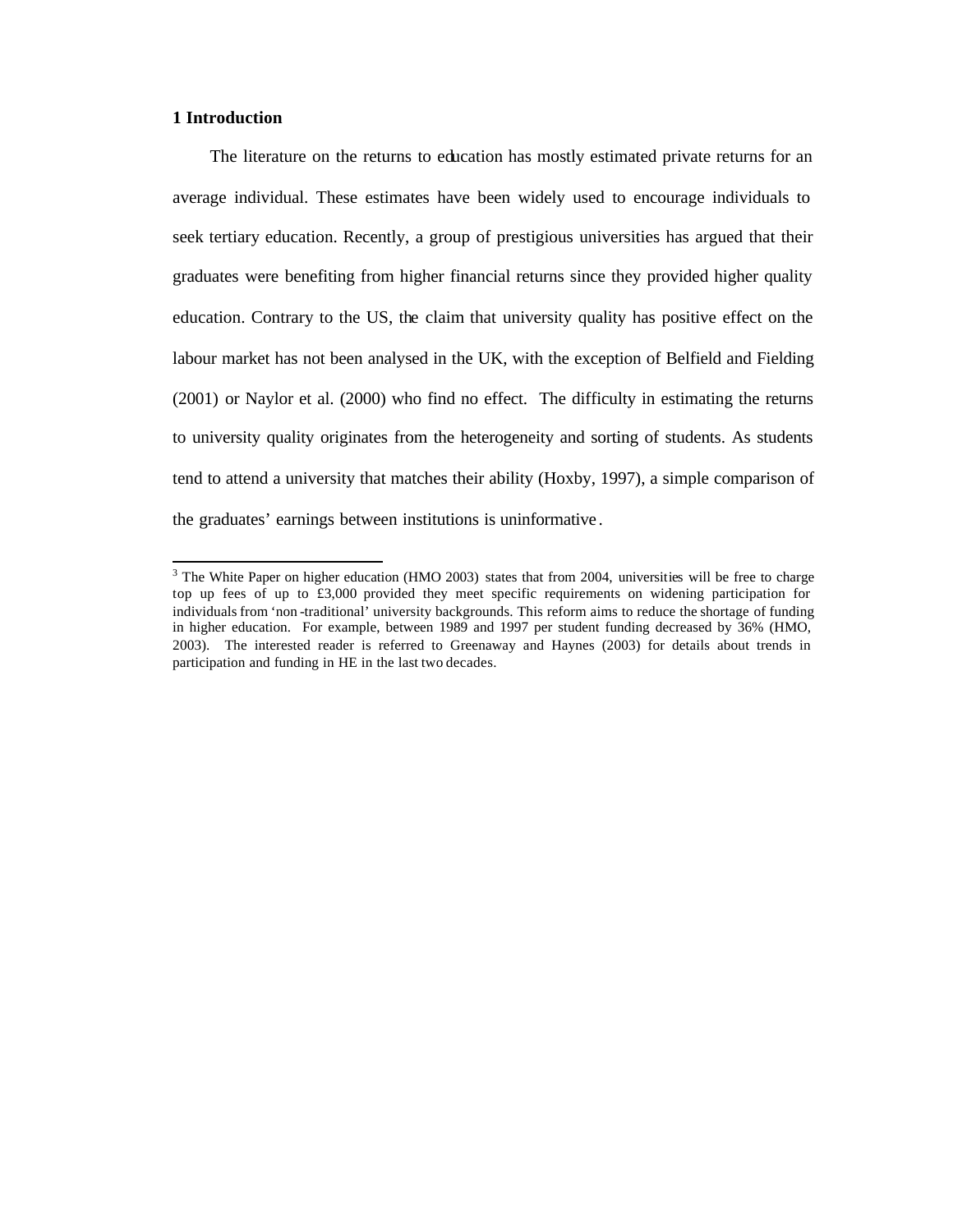First, as in the bulk of the US literature, we assume linear selection on observables; i.e. we control for characteristic s, mostly academic ability, affecting the choice of institution. However, Black and Smith (2003) have recently shown the drawbacks of such estimates; in particular, two primary weaknesses are identified. First, even if the selection to an institution is based on observable variables, the estimates may be biased if the quality effect on earnings is non linear. Second, let us assume that selection is solely based on academic ability and that there are only two types of institutions (prestigious vs. standard). Assuming no supply constraint at prestigious institutions, all good students would be observed in a prestigious institution and all other students would be in a standard institution. With perfect sorting, the institutional quality effect is perfectly correlated with ability and is identified by the imposed functional form only. This is the lack of common support problem.

An alternative identification strategy, relies on propensity score matching (Rosenbaum and Rubin, 1983) and identifies institution effects by pairing each individual in a prestigious institution with a "similar" individual in a less prestigious university, thus not imposing a functional form. This estimation also highlights the difficulties associated with the absence of common support between the two populations of students as it can only be implemented if common support is indeed found. OLS and matching are biased if selection is on the unobservables.

Our analysis is based on three cohorts of UK graduates (1985, 1990 and 1995), who were surveyed 11, 6 and 3 years after leaving university respectively. Returns to higher education vary by the type of institution attended even after accounting for students' characteristics. Male graduates from Russell group institutions (thereafter RG), the most prestigious universities, earn 4% to 12% more than those from Modern universities. Matching estimates range from 1% to 6%, but lack precision due to the thinness of the common support. The difference between the two sets of estimates originates both from the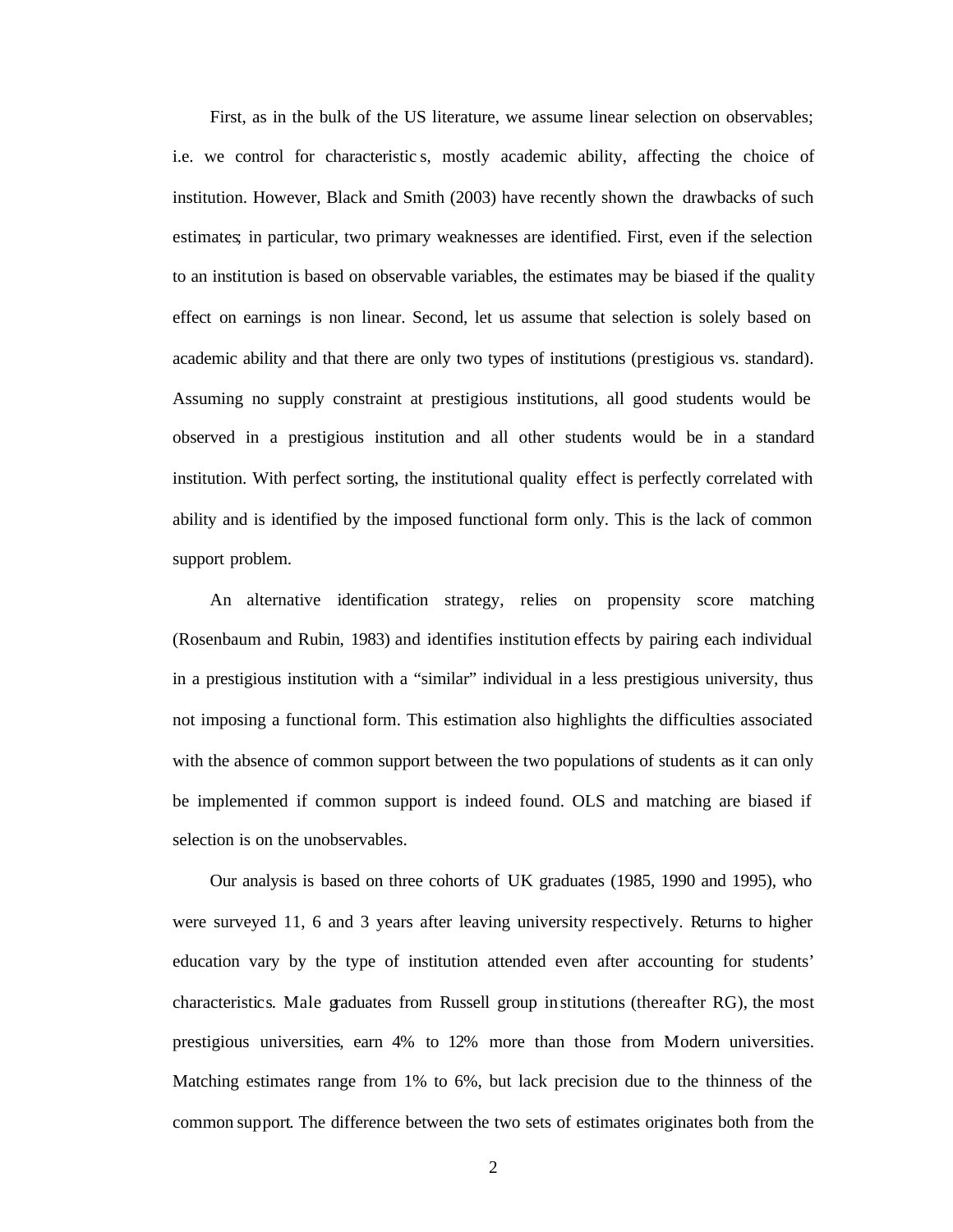sorting of students and the imposed functional form. We drop females as the analysis was biased by selection into the labour force effects (see Chevalier and Conlon, 2003).

The return to quality is higher for the younger cohort, which is consistent with an increased segregation of students by ability as the system expanded (Hoxby, 1997). We also tentatively support that the quality effect originates from an increase in human capital rather than a signalling or network effect.

By currently imposing a unique price for higher education, an implicit subsidy is provided to graduates attending 'prestigious' institutions. Assuming a lifetime premium of 2% to 5% on earnings for attending a prestigious institution, the value of this subsidy ranges from £2,950 to £7,100 per annum for the three years of the typical degree. This is less than the top-up fees currently proposed by the government<sup>3</sup>.

#### **2 The United Kingdom Higher Education system**

 $\overline{a}$ 

University education is almost universally provided in publicly funded institutions. A constant policy of most UK governments over the past four decades has been to promote participation to tertiary education. This led to the creation of several universities in the Sixties. The most recent change was the 1992 Higher Education Act, which grante d university status and degree awarding power to all higher education institutions. Universities with a post-1992 charter, used to be mostly vocational and we refer to them as Modern Universities. Within the Old universities, with a charter prior to 1992, a selfselected group encompassing the oldest and most prestigious higher education institutions in the country has been formed. This group of institutions is referred to as the Russell  $Group<sup>4</sup>$ .

<sup>4</sup> The members of the Russell Group are as follows: University of Birmingham, University of Bristol, University of Cambridge, Cardiff University, University of Edinburgh, University of Glasgow, University of Leeds, University of Liverpool, University of Manchester, University of Newcastle upon Tyne, University of Nottingham, University of Oxford, University of Sheffield, University of Southampton, University of Warwick, Imperial College, King's College London, London School of Economics and University College London.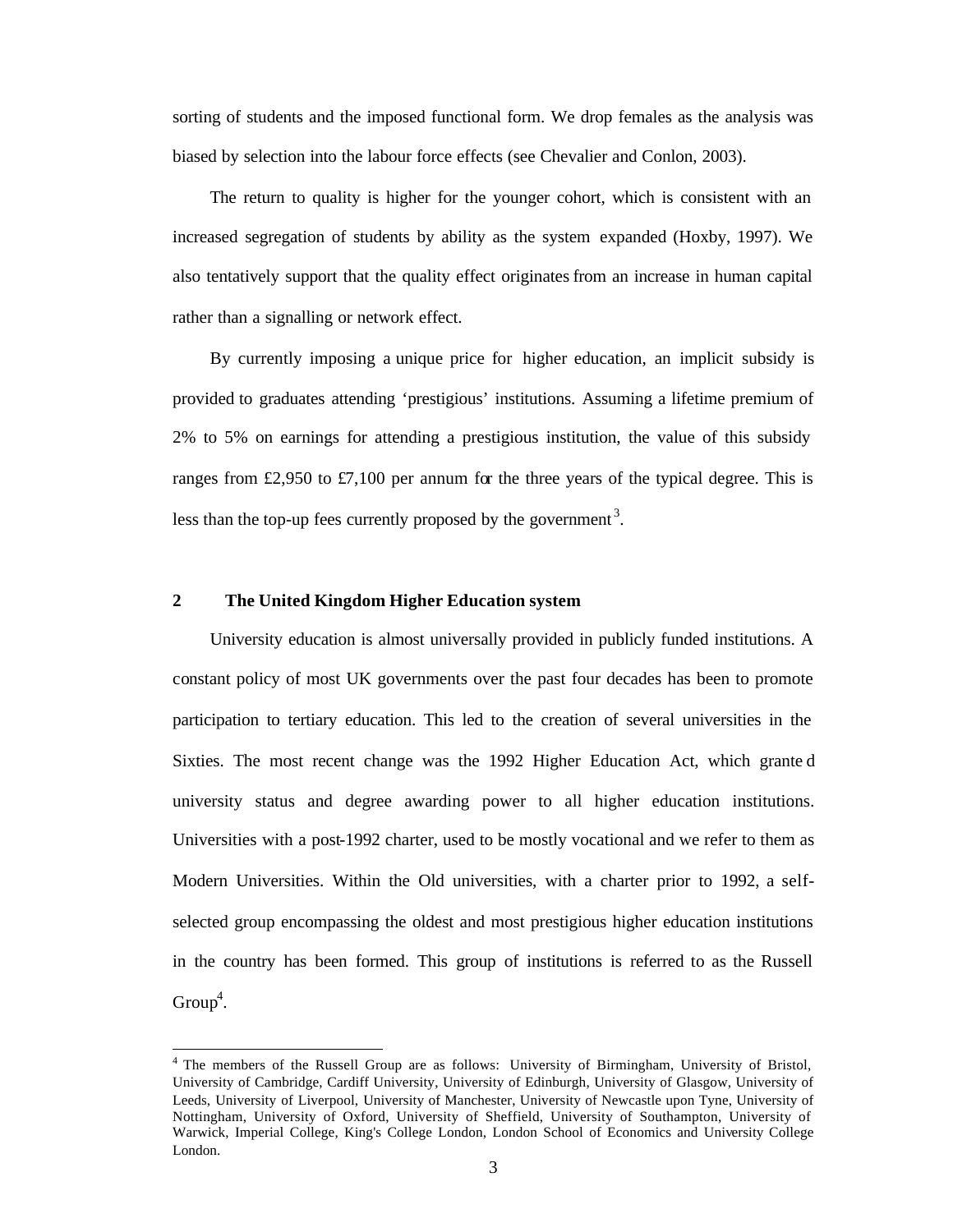Currently, Old universities account for almost half of the undergraduate students in the country, almost evenly split between RG and other old universities (From now one, by Old universities we will refer to non RG old universities only). This hierarchy of institutions is used as a comprehensive measure of quality. The three types of university differ by the degree subjects offered and the emphasis placed on research and as a result the sources and amount of public funding available. Current mean statistics on A-level scores of intake students, pupil-staff ratio, research assessment and destination of graduates are statistically different for the three types of institutions (see Table 1). For each measure, RG dominates Old universities, and Modern universities always have the lowest mean quality. We believe this measure of quality also captures some unobservable characteristics such as reputation or network effect and therefore limit bias due to selection on unobservable characteristics<sup>5</sup>.

#### **3 'Teaching Quality' and returns to Higher Education**

 $\overline{\phantom{a}}$ 

Heterogeneity in the returns to a degree by subject has long been recognised (see Walker and Zhu, 2002 for example) but evidence concerning institution effect is sparse and inconclusive. Naylor *et al*. (2000) use administrative data on the population of individuals graduating from RG and Old universities in 1994. Among this selective group of universities, the mean weekly earnings range from £370 to £430 with no significant institution effect. This study suffers from important caveats: first, the selected institutions are more homogenous than the universe of higher education institutions in the UK; second graduates earnings are imputed from the occupation occupied six months after graduation. Belfield and Fielding (2001) rely on a graduate survey and measure quality by the student-

<sup>&</sup>lt;sup>5</sup> Heckman *et al.* (1996) suggest that estimates of the effect of quality of education are sensitive to the choice of quality measures and the level of aggregation of the data. Our measure of quality incorporates several dimensions that may or may not be correlated with observable characteristics of the institutions such as peer group or reputation effects.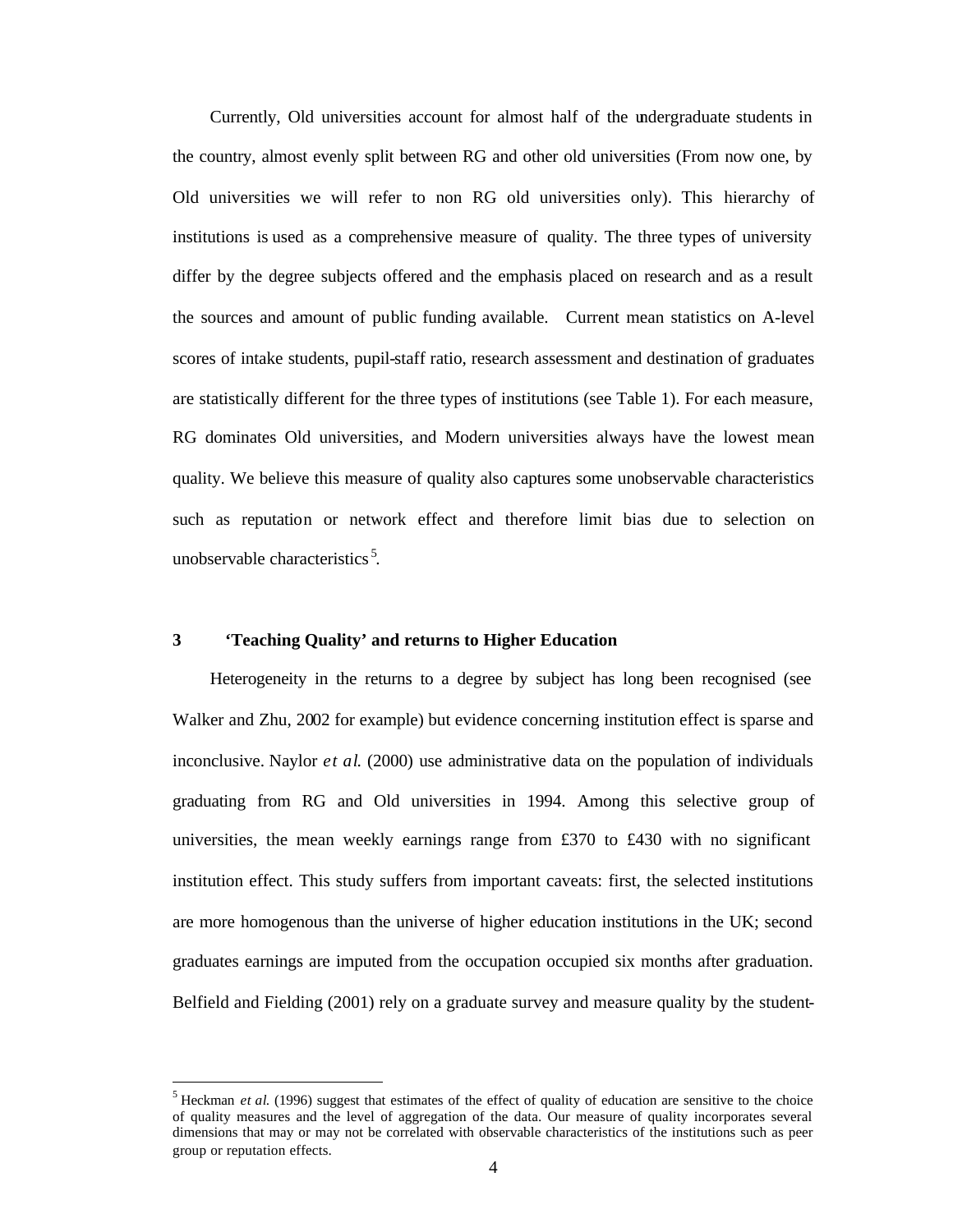staff ratios and subject-adjusted resources. They find no effect of quality on graduates' financial outcomes, which may reflect the specificity of their measure of quality.

These UK results contrast with the US, where college quality effects are prevalent; Brewer *et al*. (1999) for example conclude that even correcting for selection into the type of university, prestigious private institutions provide significantly higher financial returns compared to low cost public institutions. These returns increase between cohorts concomitantly with the evolution of the fee differential. Whilst Daniel *et al*. (1997) confirm that fee differentials are in line with quality differentials, they criticise the parametric approach used in the rest of the literature. Using propensity score matching, Black and Smith (2003) estimate that in the long run attending a top quality university increases earnings by about 6% for men and 10% for women. However, their estimates are imprecise due to small sample sizes. Unobservable characteristics of students may also bias these estimates upwards. Berg-Dale and Krueger (2002), using information on all applications, control for selectivity on unobservables and find no financial return to attending a more selective institution.

#### **4 Identifying Strategy**

 $\overline{\phantom{a}}$ 

To extend Montmartquette *et al*. (2002), we assume that for an individual *i* the choice of an institution *j*, is based on the expected probability of graduation  $(g_{ii})$  and expected lifetime earnings ( $w_{ij}$ ). We define *A* and *X*, as the determinants of respectively  $g_{ij}$  and  $w_{ji}$ . The quality of the institution j affects the probability of graduation and earnings upon graduation<sup>6</sup>. Since tuition fees are equal in all institutions, individual *i* expected utility of graduation at an institution *j* is simply:

 $6$  The difference in the probability of graduation between institutions reflects variations in the subjects offered and threshold to pass the test. Light and Strayer (2000) for example shows that the probability of graduating is higher when observed ability and quality are matched.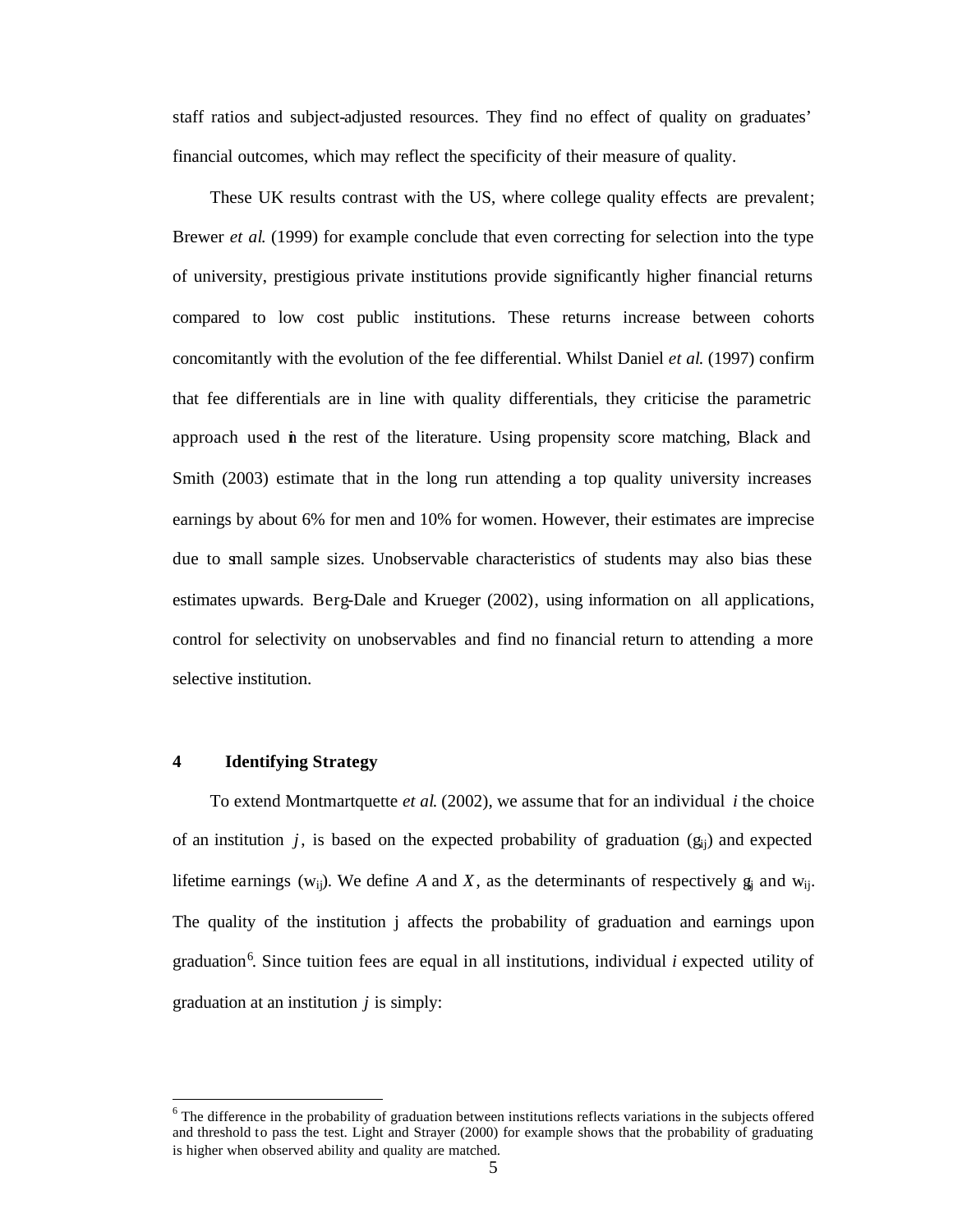$$
E(U_{ij}) = g_{ij}(A) w_{ij}(X) + (1 - g_{ij}(A)) w_{i0}(X)
$$
 (1)

where  $w_{i0}$  is the expected lifetime earning of i if dropping out of university. If the supply at each university were perfectly elastic, individual *i*, would choose to register at the university maximising the utility of graduation  $(U_{ii})$ . For high ability individuals, the choice will be based on expected lifetime earnings; whilst for less able, the probability of graduation may be a more important determinant.

In the UK, a pplication to university is centralised and prospective students are limited to a maximum of six choices. The probability of acceptance at institution  $j(\ell_i)$  depends on the individual characteristics but also on the characteristics of the other applicants (*Z*). Thus, for individual *i*, the utility of graduation at institution *j* becomes:

$$
E(U_{ij}) = l_{ij}(A, Z) g_{ij}(A) w_{ij}(X) + (1 - l_{ij}(A, Z)) w_{i0}(X) + (1 - g_{ij}(A)) l_{ij}(A, Z) w_{i0}(X)
$$
\n(2)

The second and third terms of (*2*) represent the earnings if not attending tertiary education and the earnings if dropping out of university respectively. Since, applications are limited, and individuals may have poor information on their relative characteristics, risk aversion and strategy affect the mix of institutions applied to. The application process creates some disparities between the academic ability of individuals and the quality of the institution attended. Hence the common support assumption required for propensity score matching is likely to be fulfilled.

The simplest model to estimate institution effects on wages is simply to rely on a log wage model and include variables for the type of institution attended (Specification 1)<sup>7</sup>.

 $<sup>7</sup>$  Since we observed clusters of respondents by institution, the standard errors of ordinary least square have to</sup> be corrected (Moulton, 1987).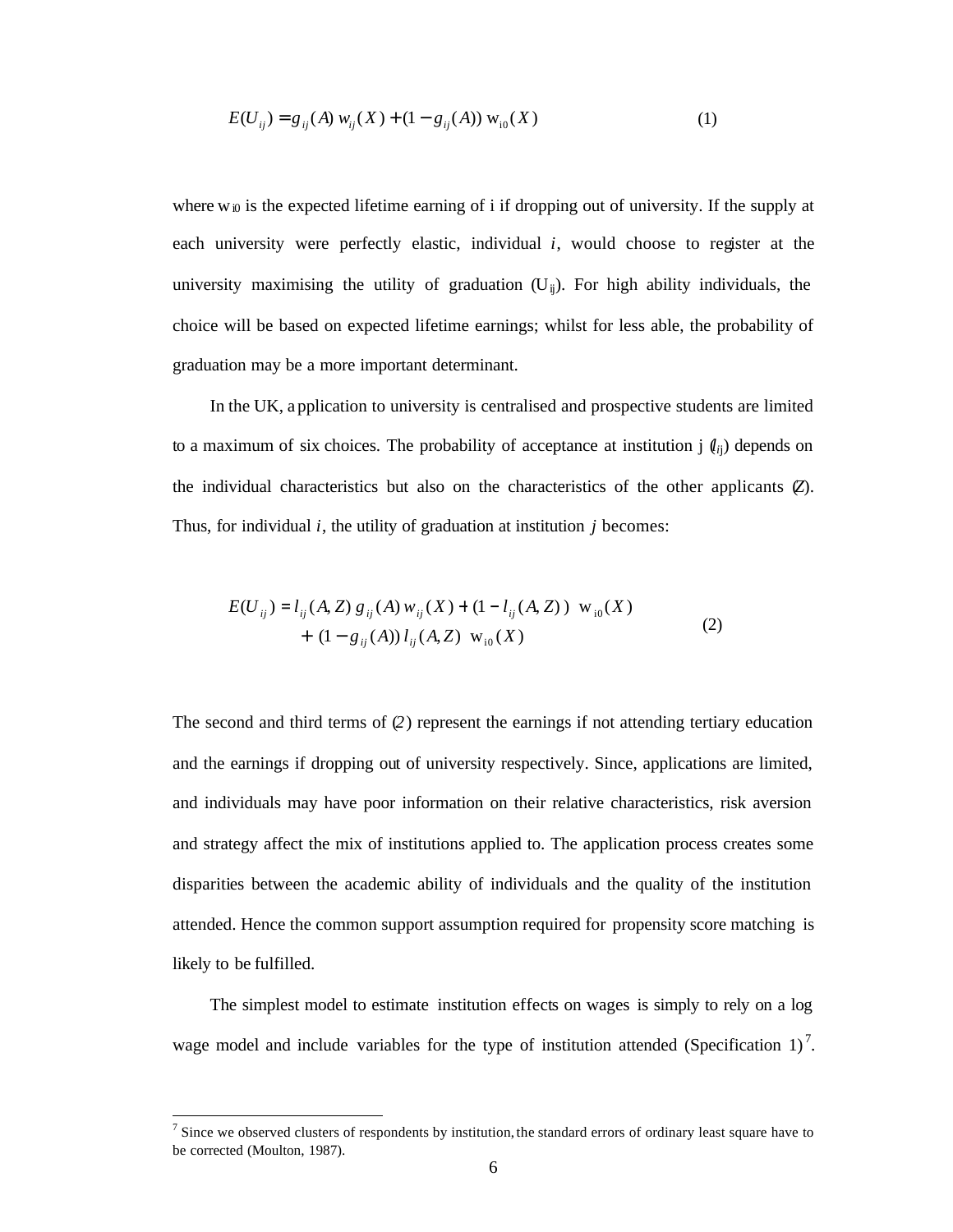Throughout this discussion, returns are estimated relative to an individual who graduated from a Modern university.

$$
\ln W_i = I_i \mathbf{b}_1 + X_i \mathbf{b}_x + c + \mathbf{e}_i
$$
\n(3)

where,  $ln(W)$  is the natural logarithm of gross wage,  $X_i$  is a vector of idiosyncratic characteristics affecting wages, *I* indicates the university type, *c* is a constant and  $\varepsilon$  is an error terms measuring the impact of individual non-observable characteristics on wages.

Specification 1 would provide unbiased estimates of institution effects if students where randomly allocated to universities. As stated above, both students and institutions choose and the sorting is mostly based on academic ability. Therefore, in specification 2, we include the student's A-level score. To reflect the heterogeneity in the returns to a degree, we also control for degree class and subject  $\delta$  (specification 3). Finally, since strategic behaviour may be at play during the application process, we include family background and type of schools attended, as they affect risk aversion and information (specification 4). Thus, our final specification has the following form.

$$
\ln W_i = I_i \mathbf{b}_I + X_i \mathbf{b}_X + A_i \mathbf{b}_A + P_i \mathbf{b}_P + S_i \mathbf{b}_S + c + \mathbf{e}_i
$$
 (4)

where, *A* is the A-level score achieved, *P* is a vector of parental characteristics measured by parental social class and *S* is the type of school attended prior to university.

The covariates included in *X* impact on the estimates. If quality affects wages directly but also through characteristics that are included in *X*, our estimates of institutional effects would be biased downwards. To capture the total effect of quality on wages, *X* is restricted

 $8$  Datcher-Loury and Garman (1995) shows that for white omitting major, degree grade and parental income bias upwards the positive effect of college selectivity on earnings by up to 50%.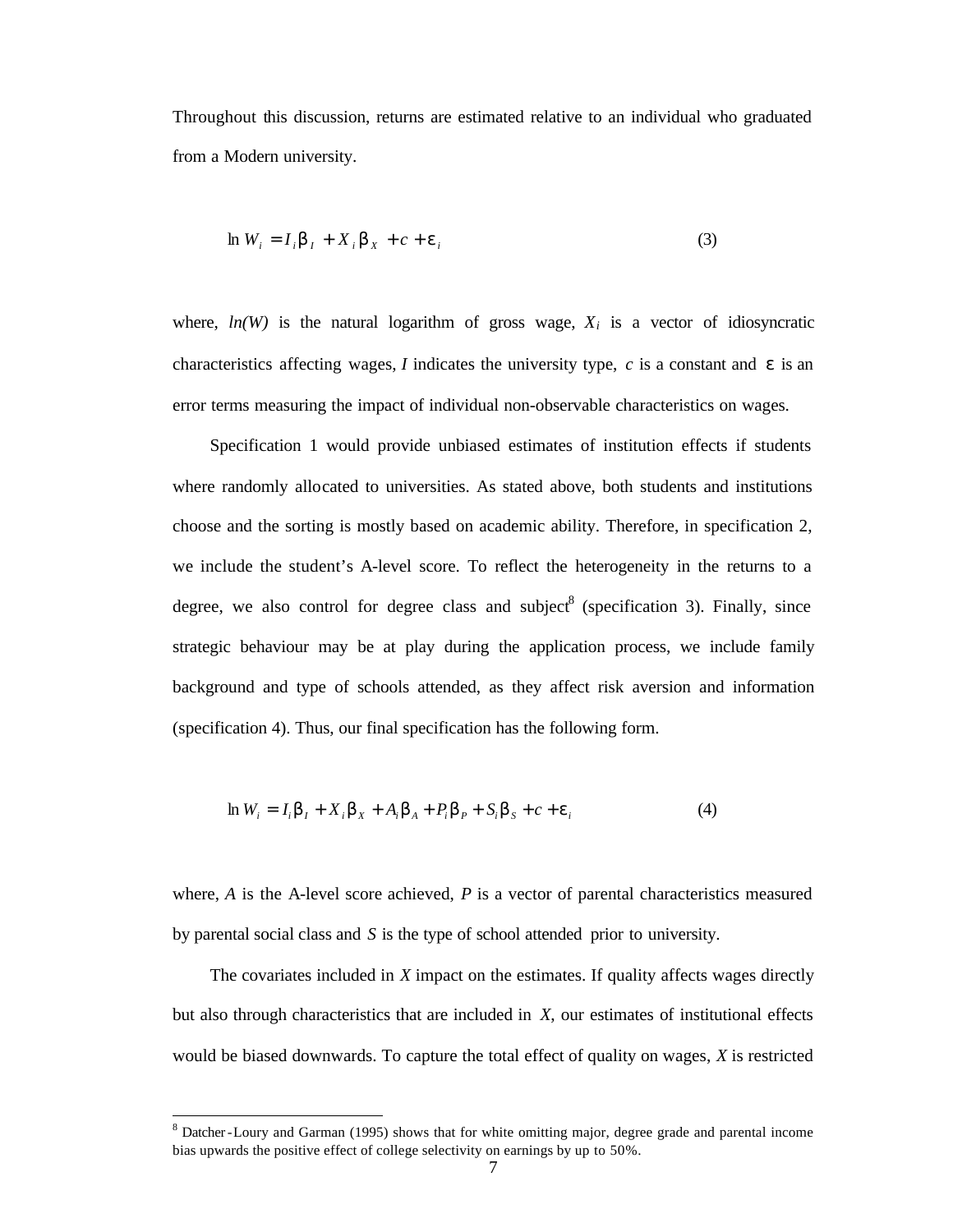to the following covariates: post-graduate qualifications, a quadratic function of labour market experience since graduation, employer size, type of contract (permanent / temporary), self-employment status and current region of residence<sup>9</sup>.

As stated above, this identifying strategy may lead to bias results, thus we estimate institutional effects on wages by propensity score matching. In other words, we estimate the earning differential between graduating from a RG university  $(Y_l)$  and a Modern university  $(Y_0)$ . D is a dichotomous variable taking the value one for an individual graduating from a prestigious institution, we then estimate the Average Treatment Effect on the Treated.

$$
ATET = E(Y_1 - Y_0 / X, D = 1) = E(Y_1 / X, D = 1) - E(Y_0 / X, D = 1)
$$
\n(5)

As individuals are observed in only one state of the treatment,  $E(Y_0 / X, D = 1)$  is never observed. In order to identify this parameter, we assume, as with ordinary least squares, the Conditional Independence Assumption (CIA), which is equivalent to assuming that the selection is only based on observable characteristics.

$$
(Y_1 - Y_0) \perp D / X \tag{CIA}
$$

Assuming CIA , the treated and non-treated population have on average the same outcome regarding the treatment effect. Ordinary linear least squares further assumes homogeneity of the effect of the treatment; conditioning on *X*, the effect of attending a prestigious institution is identical for all individuals. Matching assumes that the CIA holds for individuals who have "similar" *X*. As a large number of covariates is usually required to satisfy CIA, Rosenbaum and Rubin (1983) show that it is equivalent to condition on the

 $9$  Estimates of quality when X only includes experience and region where not statistically different from those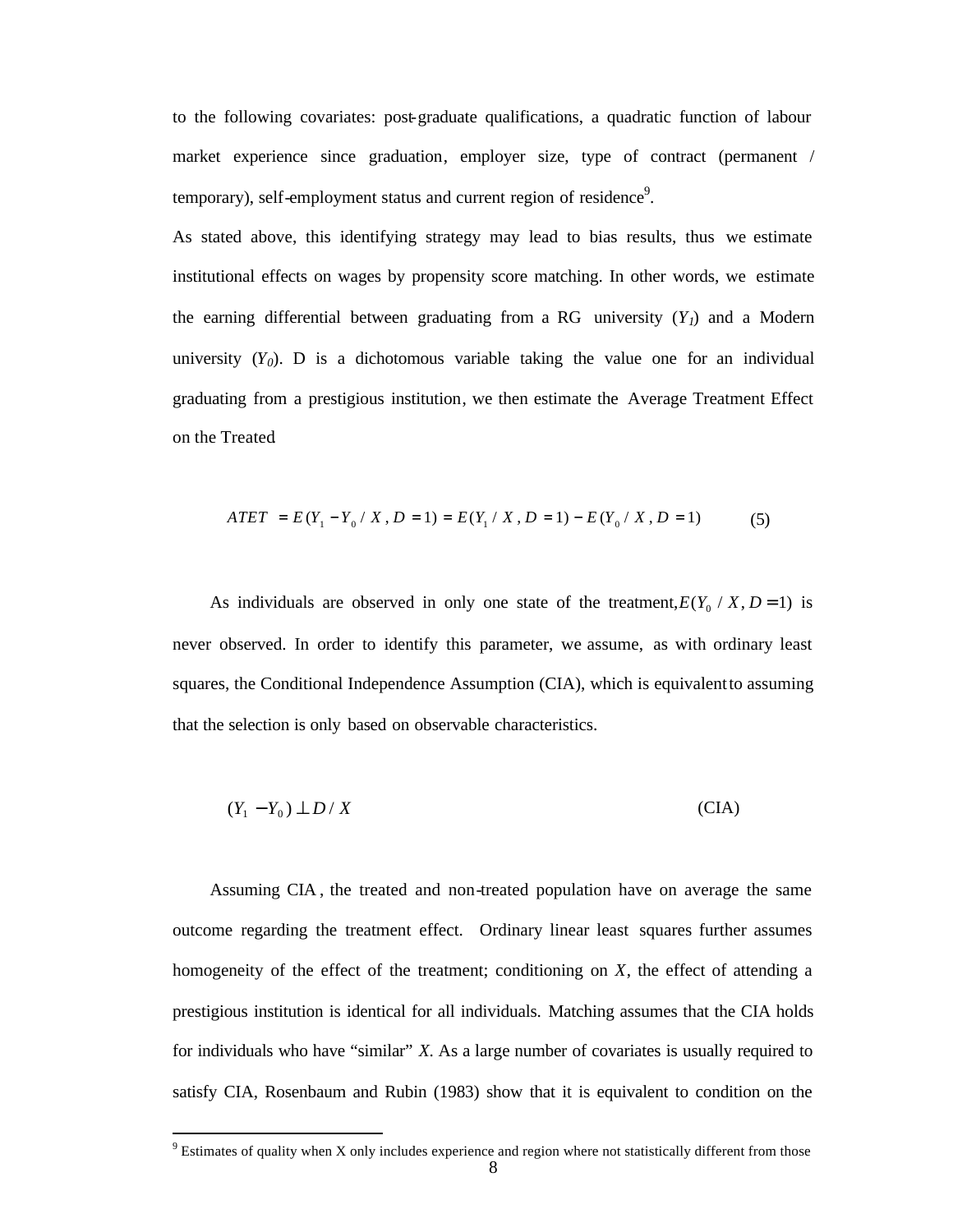estimated probability of being treated (Pr  $(D=1/X)=P(X)$ ) or on all the dimensions of X. For each treated individual i, the counterfactual outcome of non-treatment is a weighted average of a selection of control observations.

$$
\hat{E}(Y_0 \mid \hat{P}(X_{i}) ) = \sum_{j=1}^{J} w(\hat{P}(X_{i}), \hat{P}(X_{j})) Y_{oj}
$$
\n(6)

The weight being attached to a given control (*j*) is a function of the distance between the propensity score of individuals *i* and *j*. Individuals who are the most similar to *i* in terms of observable characteristics  $(X)$  are given the largest weight<sup>10</sup>. In order to match a treated individual, at least one individual in the control population must have a "similar" propensity score: this is the common support assumption. As only matched treated individuals are used, it is crucial to check for common support, otherwise, the estimate of the treatment would be biased<sup>11</sup>. Whilst neither OLS nor matching account for possible selection on the unobservable characteristics, matching identifying power does not come from the functional form imposed and it highlights any breach of the common support.

#### **5 Data**

We use two nationally representative postal surveys of graduates: the 1985-1990 Graduate Cohort Studies and the 1995 Graduate Cohort Study. Alumni from participating institutions were surveyed in 1996 (cohort 1985 and 1990) and 1998 for the 1995 cohort. The raw sample sizes for the 3 cohorts of interest are: 5,835, 9,688 and 10,575. The two

presented.

<sup>&</sup>lt;sup>10</sup> In this paper, the weighting functions used are: nearest neighbour match with replacement and calliper, and Epanechnikov kernel. Further details are available in Chevalier and Conlon (2003).

<sup>11</sup> In case of a lack of common support, the estimate becomes the Average Treatment Effect on the Matched Treated. Heckman et al, (1997) decompose the bias of a propensity score estimate into its three basic components: B<sub>1</sub> is the biased that occurs due to lack of common support, B<sub>2</sub> arises from different distributions of X within the two populations on the common support, and  $B<sub>3</sub>$  is due to differences in outcomes that remain even after conditioning on observables and making comparisons on a region of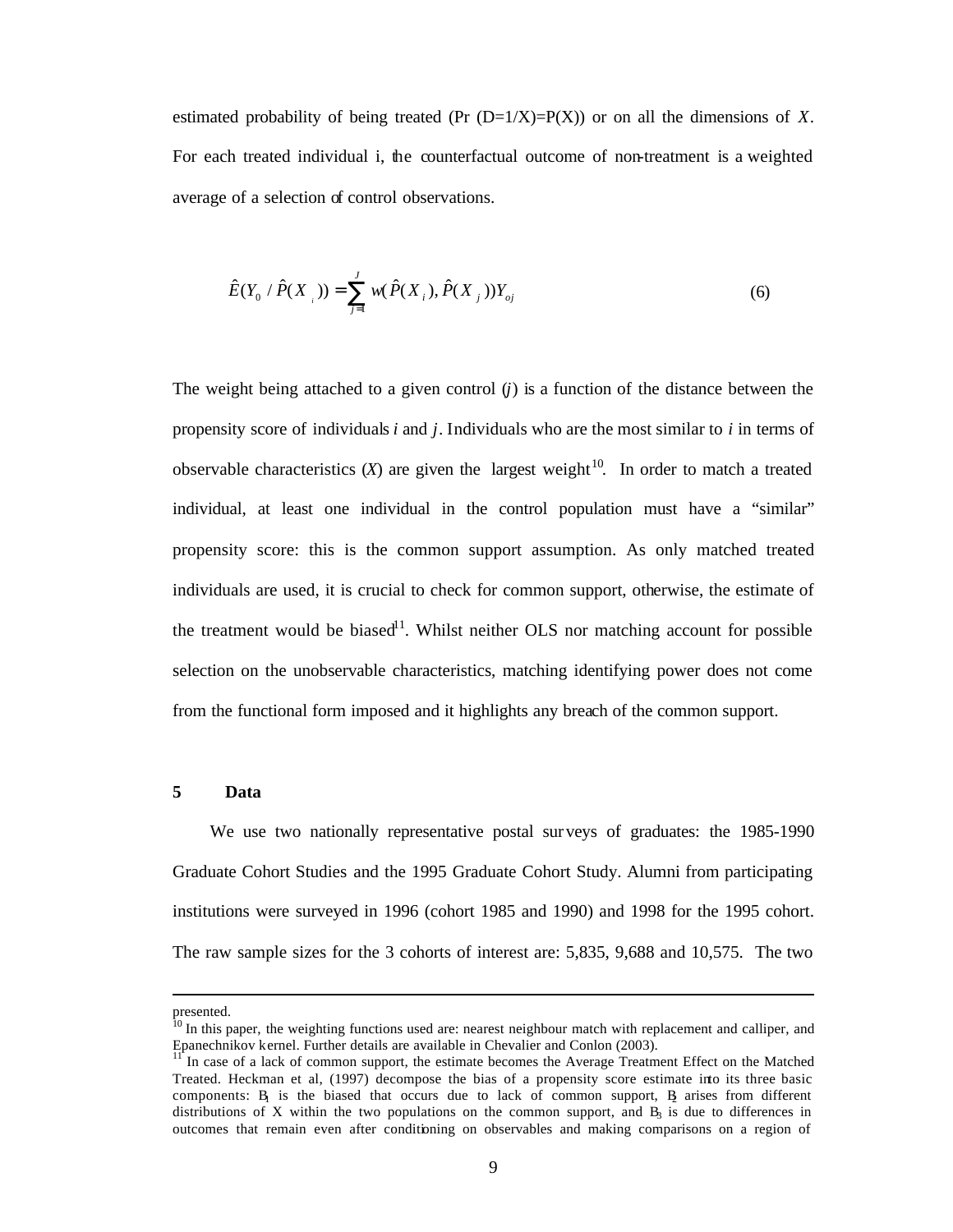surveys are similar but not directly compatible  $12$ . In particular, the sampling time frame differences make it difficult to separate cohort and 'time since graduation' effects. The main discrepancies relate to the type of school attended which is not available for the 1995 cohort, and the A' Level score, parental occupation and subject of degree which are not identically defined across surveys. Whilst both surveys rely on categorical annual gross wage, it is possible to approximate hourly wage for the 1985/1990 cohorts but not for the 1995 cohort, as weekly hours worked are not recorded.

The working sample is restricted to male who obtained an undergraduate degree before the age of 25, were in full time employment in the UK, provided information on earnings at the time of the survey and were not affected by hea lth problems. These restrictions reduce the sample size to 1,247, 1,635 and 2,482 observations respectively<sup>13</sup>.

We first examine the relationship between academic ability and our measure of quality. As expected from the aggregate data, the mean A-level scores are significantly higher in RG than in Modern universities  $(+40%)$ . The dispersion in the average score is lower for the 1995 cohort than for previous cohorts, but this is likely due to measurement differences. Increasing competition for students has lead universities to admit individuals without the traditional entrance requirements. Theoretically, this strategy should be adopted by institution of lower quality (Hoxby, 1997) and we observe that Old and Modern graduates are respectively 2 and 3 times more likely not to possess A-levels than graduates from RG.

As well as evidence on the heterogeneity of the student population, Table 2 reports the first substantiation of common support. While the distribution of ability differs by

 $\overline{a}$ 

common support (due to selection on the unobservables). The authors compare matching results with experimental data and conclude that the first two terms of the bias may be substantial.

 $12$  The 1996 survey and the 1998 survey differ in the institutions included in their target population, with the latter survey excluding Open University, a distance learning centre, but also some specialist colleges. To make the cohorts more compatible we exclude a ll these institutions from the 1996 survey.

 $13$  The important selection of the sample is due to limiting the population to first degree holders; in the 1996 survey, this restriction eliminates 40% of the male population as the sampled population also includes diploma holders and post-graduates.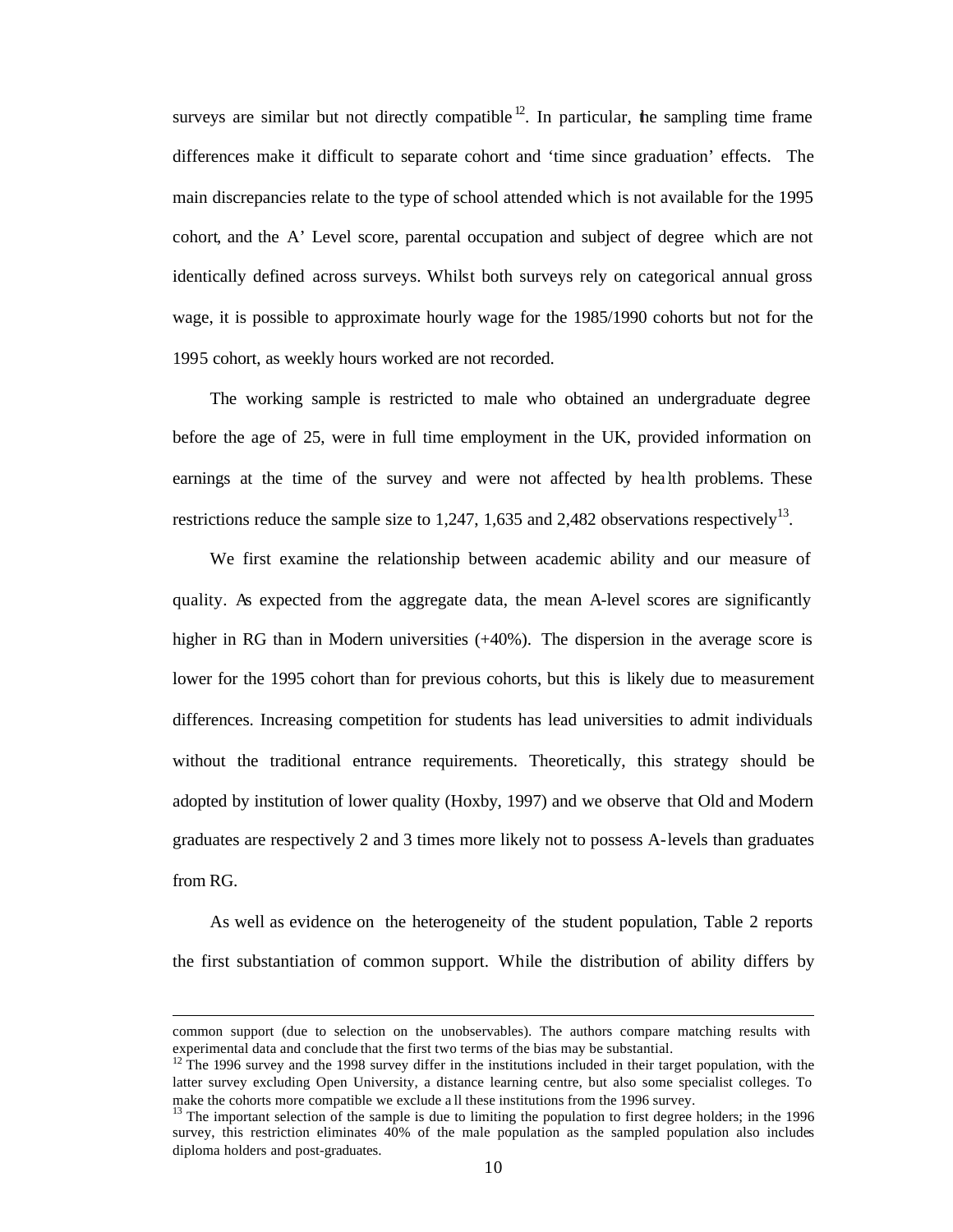institution type , the sorting is not perfect. Due to possible grade drift, it is unclear whether the segregation of students has increased. Tentatively, we note that the proportion of students from the top half of the A-level distribution rose from less than 60% to 85% at RG universities. Contrary to Black and Smith (2003) or Light and Stayer (2000), we do not find asymmetry of sorting with more able students in institutions of lower quality than low ability students in "prestig ious" institutions. The common support may nevertheless be thin, with only 4% of the most able students in Modern universities.

Gross wages are inflated to 2002 prices using the Retail Price Index and are reported in Table 3. For the first two cohorts, we reproduce annual and hourly wage, whilst for the 1995 only annual wage is available. Wages are reported 3 to 11 years after graduation, so cross cohort comparisons are difficult to interpret. Graduates from RG universities earn more than those from Modern universities at each percentile of the income distribution. For 1985 graduates, the average wage following graduation from a RG institution is £16.93 (hourly) or £39,659 (annual), which is equivalent to a premium of 14% over graduates from a modern university<sup>14</sup>. This premium declines to 9% for the 1995 cohort.

Evidence of a pay premium for attending an Old university is tenuous. At most the difference between graduates from Old and Modern universities reaches 4% but is negative in 1985. The preliminary analysis confirms that attending a RG university is correlated with higher earnings. Since students are heterogeneous in academic ability, this gap overestimates the effect of university quality on earnings. Importantly for our estimation strategy, the sorting of students in not perfect and students of all ability levels are found in each institution type. This common support is nevertheless likely to be thin.

<sup>14</sup> Since the wage premium for graduating from a prestigious institution is similar for hourly and annual wage, the number of hours worked is not dependent on the type of university attended, at least for this selected group of full-time workers.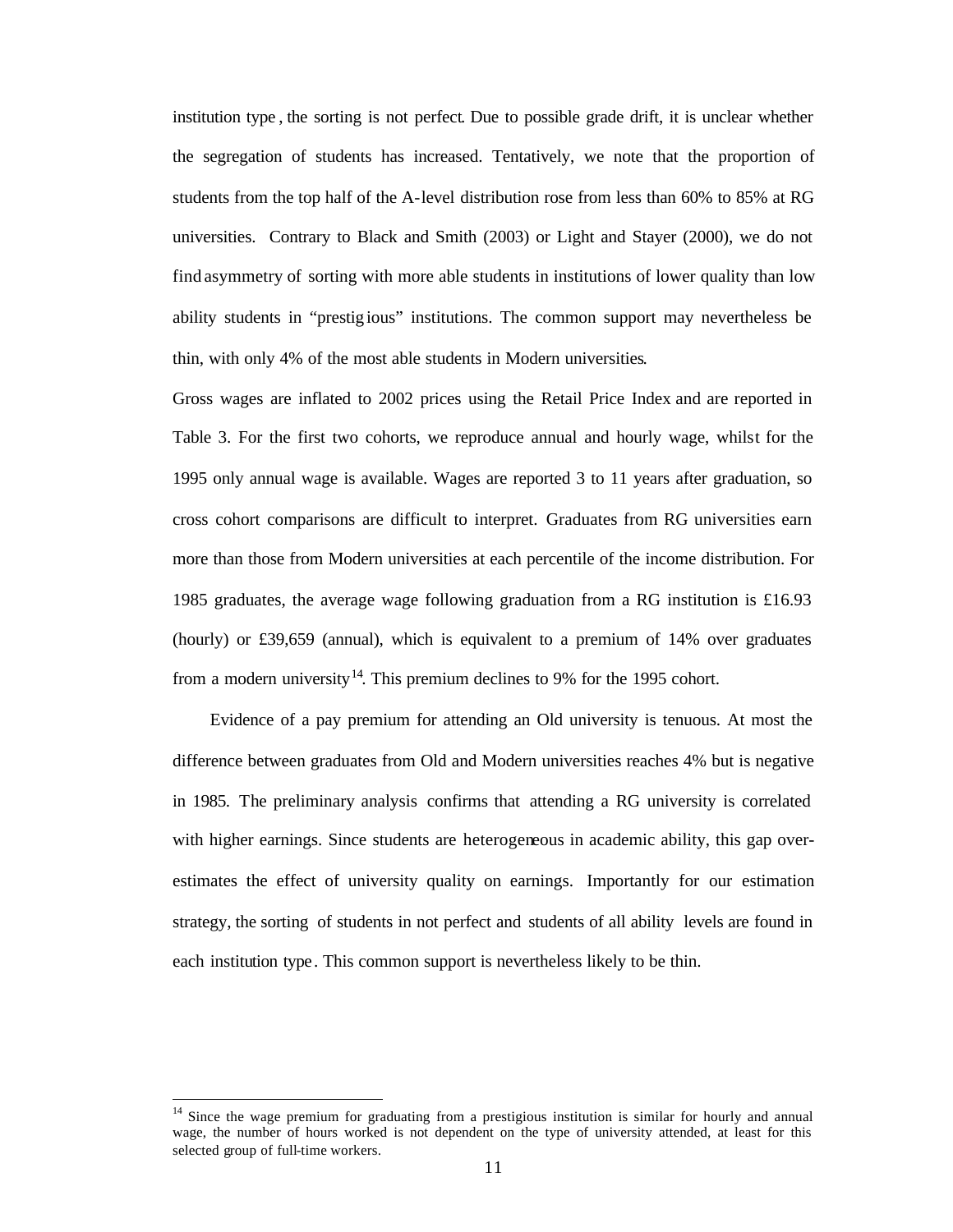#### **6 Quality effect on wages**

#### **6.1 Linear selection**

First we estimate the model presented in (4) and establish the importance of controlling for pre-university ability (specification 2), subject of graduation and grades (specification 3) and parental background (specification 4) compared to the base model (specification 1).

Quality of higher education matters, as reported in Table 4, in the base specification, this quality premium ranges from 9% to 12% for RG and 3% and 8% for other Old universities (not significant in 1985 and 1990). As expected, controlling for pre-university educational achievement (specification 2) reduces the quality premium by about 50% in the 1985 and 1990 cohorts. This is consistent with the sorting governing university admission being mostly based on academic ability. When controlling for A-level score, the quality premium becomes insignificant for these two cohorts. For the 1995 cohort, adding controls for A-level score reduces the premium to quality, which remains significant and reaches 10% for RG and 8% for Old universities.

Adding further controls for subject choice, class of degree achieved and parental background does not substantially affect the estimated quality effects. These results confirm that the selection to university is essentially based on the A-level score. Contrary to previous UK evidence, we find that for the most recent cohorts, quality of higher education had an impact on labour market outcomes. These returns to quality are in line with evidences based on linear model in the US.

In the final specification, returns to quality are higher for the younger cohorts. Two competitive explanations are put forward: either quality effects decrease with time on the labour market or the expansion of higher education led to an increase in the competition between universities and an increased sorting of students. We come back to this point in the next section.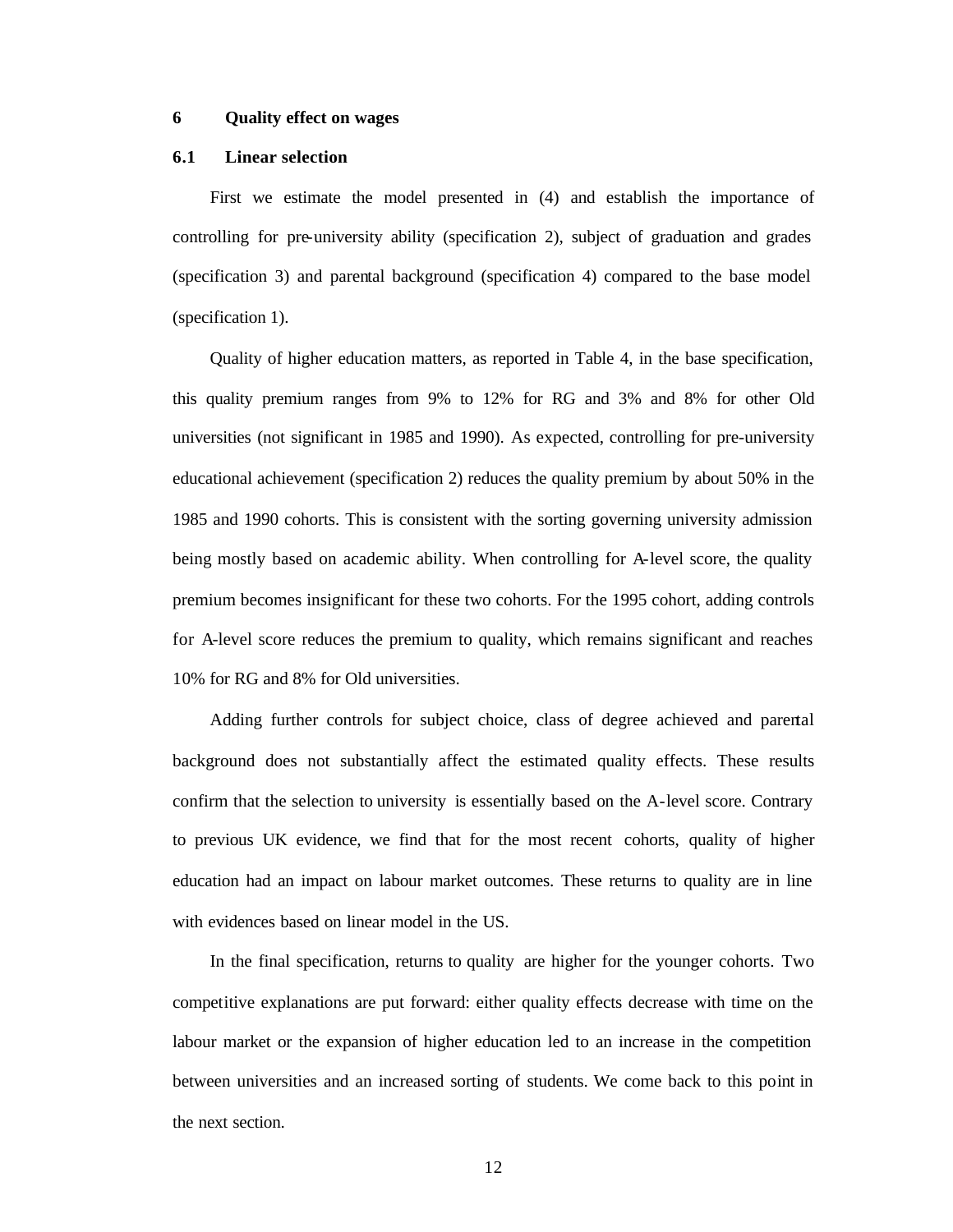#### **6.2 Propensity score matching**

 $\overline{\phantom{a}}$ 

The institutional characteristics of the UK application process, makes the claim of selection on observables plausible. As presented above, while the segregation of students by ability is high, the sorting is not perfect. We estimate the propensity score with a probit where the covariates are ethnicity, paternal socio-economic group, paternal education (1985 and 1990 cohort only), home ownership (1985 and 1990 cohort only), type of school attended (1985 and 1990 cohort only), and use of careers service (cohort 1995 only). These variables attempt to capture academic and financial constraints as well as information and motivation. Each covariate is interacted with the A-level score. We separately consider two treatments, attending a RG or an Old university while the control group is composed of graduates from Modern universities.

The distributions of propensity scores are reported in Figure 1. In these histograms, each bin has a width of 0.05. Cohort 1995 excepted there is evidence of a thin common support throughout the distribution of propensity score but the small numbers of useful control observations constrains the choice of procedure to matching with replacement. With the expansion of higher education, RG have become less elitist and poached the best students out of Modern universities. In 1985, 90% of RG graduates have a propensity score greater than 0.90, this proportion falls to  $45\%$  and  $20\%$  by 1990 and 1995 respectively<sup>15</sup>. Similarly, the distribution of propensity score at Modern universities was almost uniform with 20% having propensity score lower than 0.20. By 1990, ability sorting is striking with 70% of graduates with a propensity lower than 0.20. The growth in the Modern university sector was made possible by attracting students of predominantly lower ability. The effect of the increased competition for students on the returns to quality depends on the relative

<sup>&</sup>lt;sup>15</sup> It has to be noted that the distribution of the 1995 cohort is affected by the fact that A-level score was reported in a categorical format rather than in a continuous form. Thus, we observed clusters of propensity scores rather than a distribution.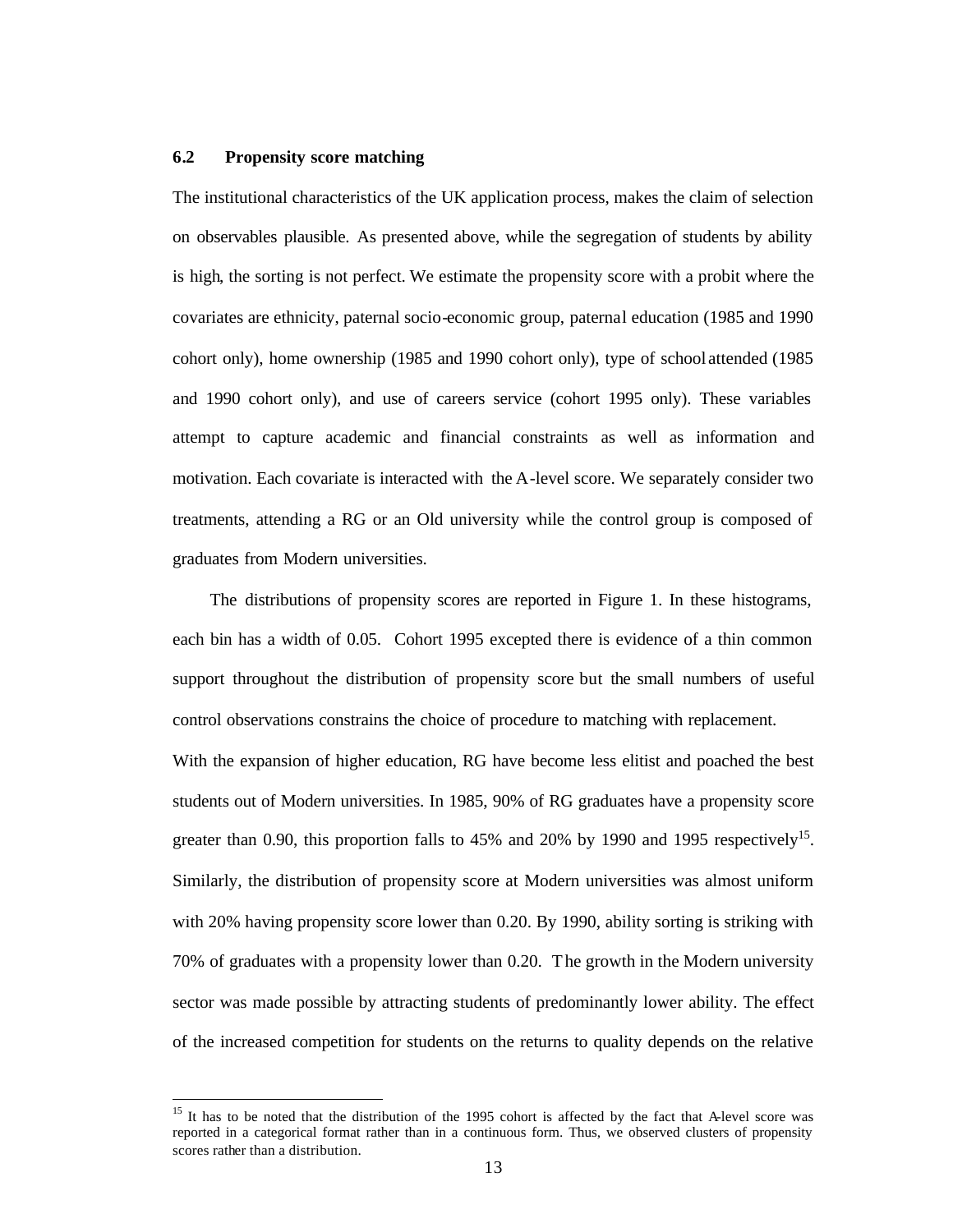variations in admission standards. The evolution of the distribution of propensity score is similar at Old universities. Here again, common support is universal but thin.

Various estimates of the effect of quality on labour market outcome are reported in Table 5, as well as two indicators of the match quality. We report the proportion of matched treated observations (with nearest neighbour) and, as an indicator of the thinness of the common support, the number of control observations accounting for 50% of the matches. This indicates how sensitive our estimates are to the few observations guaranteeing common support. With a few controls being used several times, the precision of our estimates suffers (Abadie and Imbens, 2002)<sup>16</sup>. Nearest neighbour matches are reported with a calliper of 0.1 and  $0.01<sup>17</sup>$ . Similarly, kernel estimates use a bandwidth of 0.1 and 0.01. Additionally, OLS results based on the sample of matched pairs with the tightest calliper are also included. Standard errors are obtained by bootstrap with 500 replications. Each bootstrap re-estimates the propensity scores within the new sample before matching.

Since we have few control observations, nearest neighbour matching is likely to produced biased estimates. Our favoured specific ation is therefore the Epanechnikov kernel match. Local Linear Matching usually performs the best when the distribution of the propensity scores is clustered around either 0 or 1. However, results were similar to those obtained with kernel estimates and are therefore not reported. The choice of the kernel bandwidth is also of interest, with a trade -off between bias and precision. Heckman et al. (1997) decompose the bias originating from propensity score matching into three components:  $B_1$  is due to lack of common support,  $B_2$  arises from different distributions of X within the two populations, and  $B_3$  is due to selection on the unobservables.

 $\overline{a}$ 

<sup>&</sup>lt;sup>16</sup> Results presented do not include degree subject, which has been shown to be a determinant of earnings (Walker and Zhu, 2001). Adding subjects made the common support even thinner, so that for the 1985 cohort, 1 observation represented more than 40% of the matches. For the 1995 cohort, where the support was thicker, estimates including subject of graduation were 50% higher than those presented.

<sup>&</sup>lt;sup>17</sup> Propensity score matching with larger callipers (up to 0.20) lead to similar results than those with a calliper or bandwidth of 0.10.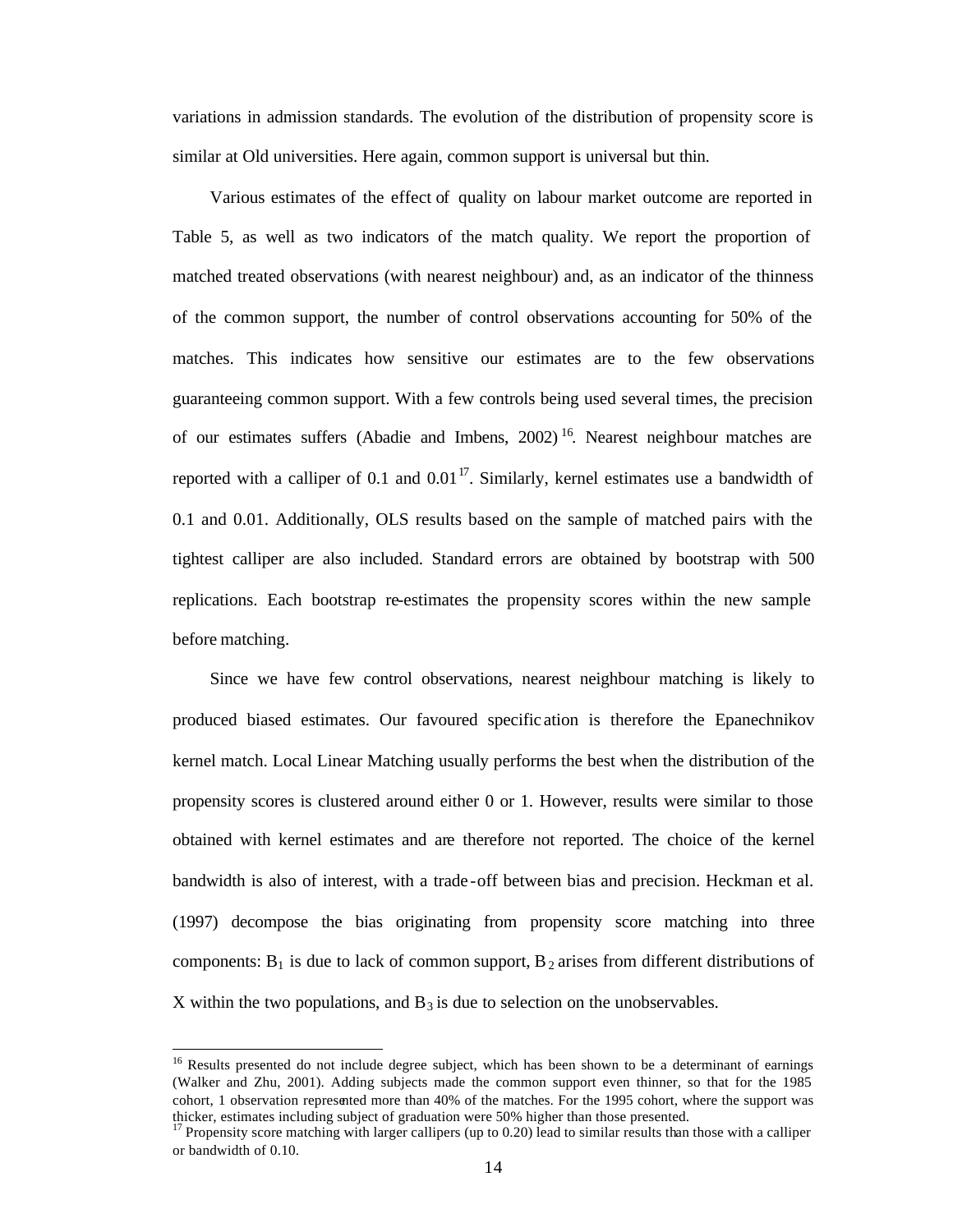With the larger bandwidth, there is no problem of common support and all treated observations are matched. With the tighter bandwidth, we match more than 90% of the treated observations; the dropped observations are at the top end of the propensity score distribution. Since, we do not observe that the effect of attending a prestigious university is heterogeneous in academic ability (see next section), dropping these variables is unlikely to bias our estimates significantly. Since B1 is likely to be small, kernel match with the tighter calliper is our favourite specification as it reduces the match bias (B2).

Using our favoured estimate, the returns to quality are much smaller than when estimated by OLS. The imprecision of our estimates is a direct consequence of the thin support. To test the robustness of these results, we add a normal random error term to the propensity score. While changing the matched pairs, estimates based on the modified propensity score were similar to those presented. Hence our estimates appear reliable and the imprecision is solely due to the small number of control observations. The quality premium differs by cohort, from 1% in 1985, 4.5% in 1990 and 5.8% in 1995. While the returns to quality are larger for the younger cohort, it is impossible to conclude whether this trend relates to the increase heterogeneity of students between institution type s.

For each cohort, the last line reports the OLS estimate based on the matched population rather than the full population. The estimates on the selected population differ from those obtained on the full sample, indicating that the original results were affected by the lack of common support. In a number of cases, the matched OLS estimates are out of line with propensity score matching estimates, which indicates that the assumption of linear selection on the observables should be rejected. Previous studies relying on OLS estimating methods may therefore be seriously biased.

Similarly, we estimate the effect of graduating from an Old university as opposed to a Modern university. The common support is rather thin and the standard errors large. For most estimates, returns to graduating from an Old university are lower than those for a RG,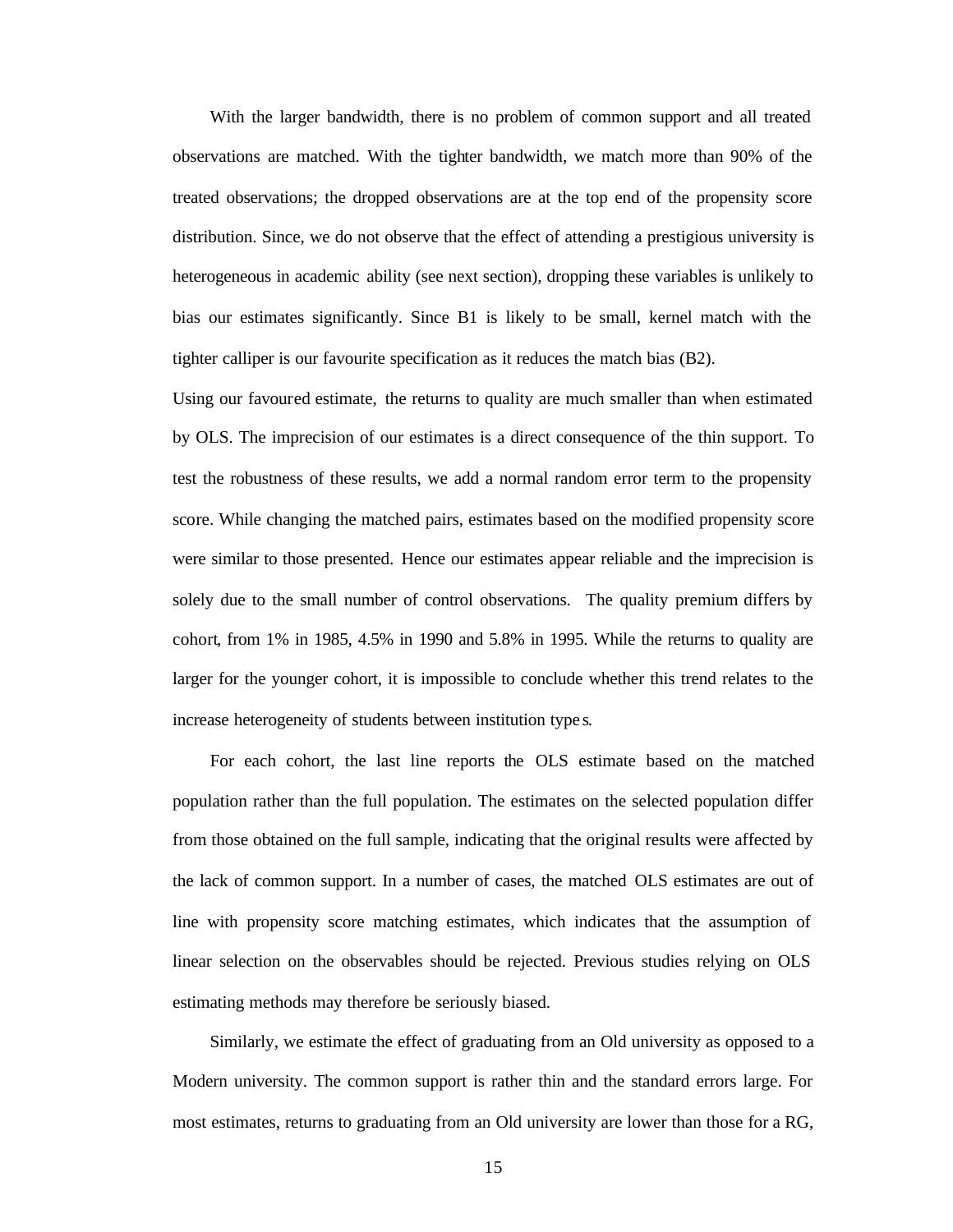which supports our classification as a measure of quality. Returns to Old universities may even be negative for the older cohort. As with RG institutions, there is no quality premium for older workers and the trends are similar to those previously described. Focusing on kernel match with the tighter bandwidth, there is no clear evidence that graduating from an Old university rather than a Modern university leads to a financial premium. The largest estimates are obtained for the most recent cohort  $(+2\%$  for men), which is consistent with an improvement in the relative quality of the population of graduates from Old universities. Since, we do not find positive effects of attending an Old university, the remaining of the paper focuses on Russell Group institutions solely.

#### **6.3 Who benefits from attending a "prestigious" institution?**

The effect of university quality may be heterogeneous. First, RG universities have so far been treated as a homogenous group, while there are obvious variations in their observed quality. We test this assumption of heterogeneous returns by focusing on two large institutions. The second source of heterogeneity is between students. We test whether returns are correlated with ability and family background. If the wage premium from attending a prestigious university stems from a network effect then graduates from higher social class may reap higher benefits from the "old boy network".

First, we isolate two RG institutions for which we have more than 100 observations that differ in their observed quality<sup>18</sup>. Graduates from these two institutions are matched following the same procedure as the one presented above. We believe the institutions differ sufficiently to insure that selection is mostly based on observables, but we can not ruled out that unobservable characteristics of students or the institutions do not determine the application decision. Since we only have 234 observations, we use larger bandwidth (0.20 and 0.10). The common support is rather thick. Despite these two institutions being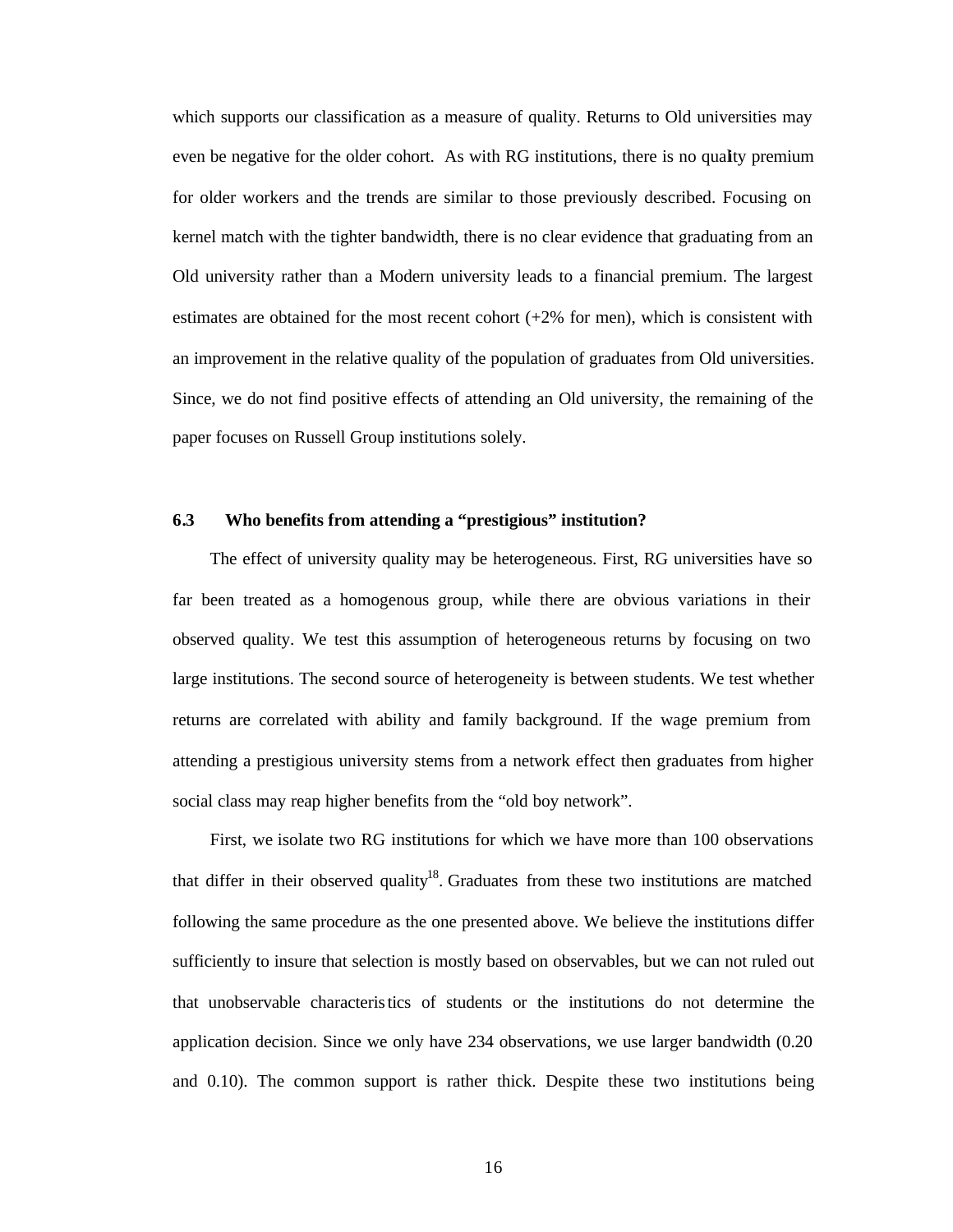member of the Russell group, graduates from the higher quality university earn between 9% and 10% more than those from the control institution. While the rest of the discussion carries on focusing on differences between institution types, it is worth remembering that heterogeneity in quality within institution group (at least for the prestigious group) is also marked.

Secondly, we focus on two observable characteristics of graduates: ability and social background. If the quality effect on earnings is correlated with ability, this w ill be informative on how the resources are allocated in different institutions. Similarly, the quality effect on earnings may just be due to a reputation or a network effect, which may benefit graduates according to their socio economic background. For each individual, we compute the effect of the treatment as the difference between the observed and the control wages using estimates obtained with the kernel matching and a bandwidth of 0.01. Quality premium is never correlated with either ability or family background. The quality effect is homogenous and therefore more likely to steam from improved teaching rather than a network effect. Prestigious universities allocate their extra resources evenly and do not solely focus on a few prominent students. While RG universities are rather unequal in access, with more able pupils from better socio-economic background being overrepresented, the wage premium for attending them is independent of the student's characteristics. Prestigious universities level the playing field within their intake.

#### **6.4 Wage growth effects**

 $\overline{\phantom{a}}$ 

Several times in this discussion, differences in the returns to quality by cohorts have been noted. In this section, we test whether these differences originate from differences in labour market experience or cohort effect, by looking at wage growth. The financial return to university quality has potentially three origins. A pure quality effect, which improve s

<sup>&</sup>lt;sup>18</sup> University A has a student staff ratio that is half of the one observed in university B. Its average A-level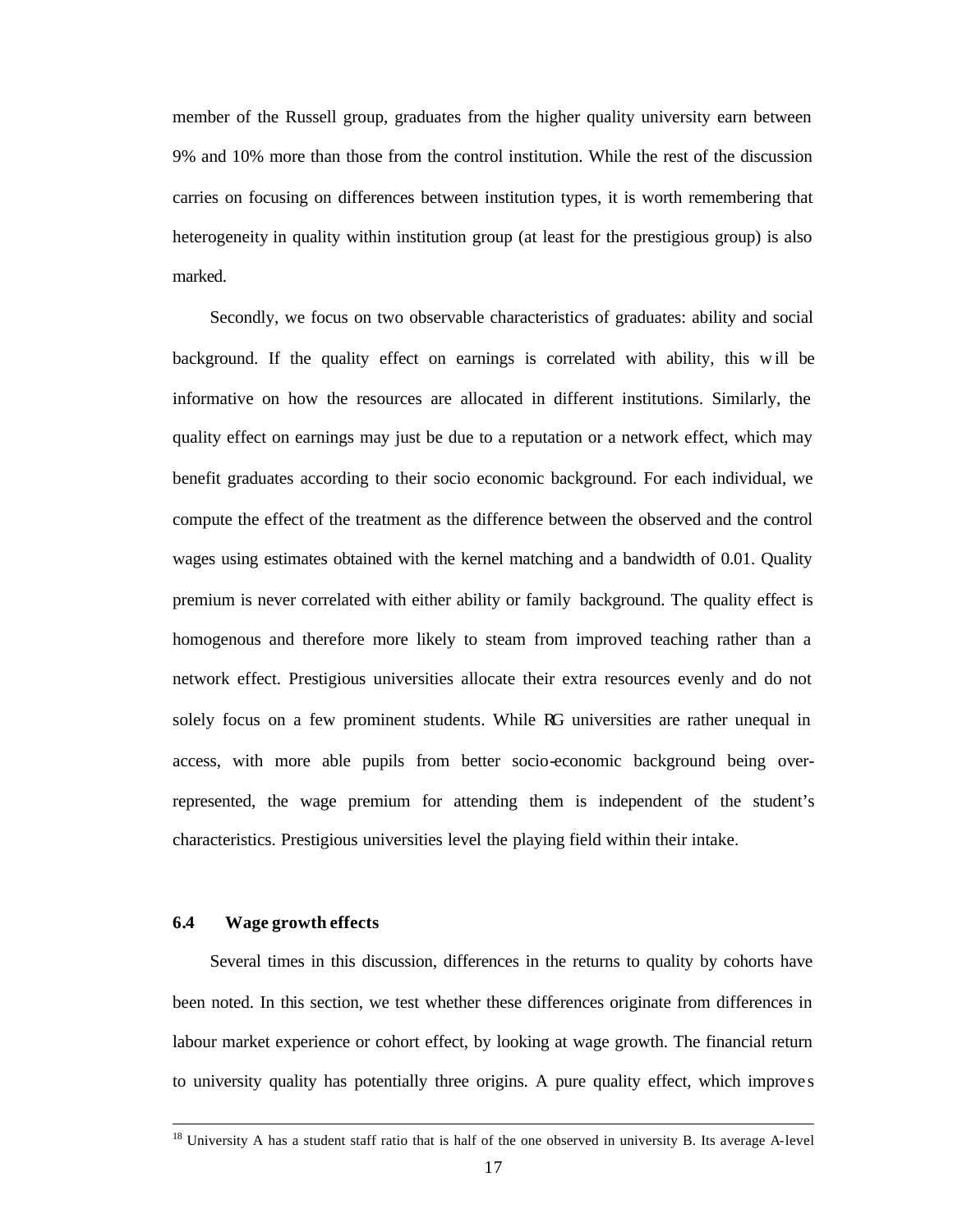graduates' human capital, hence the premium to quality should be constant over the lifetime. The other two hypotheses have conflicting predictions regarding relative wage growth of graduates from prestigious universities. In a signalling model, the prestige of an institution may be used by employers to differentiate between new graduates when hiring. With time, the true ability of individuals is revealed and the value of the signal tends to zero, thus the wage growth gap in quality should decrease with time. Alternatively if the returns to attending a prestigious institution stem from peer group effects, one may expect the returns to the peer group to increase with time on the labour market. Thus, looking at wage growth allows us to conjecture on the origin of the pay gap between graduates from different types of institutions.

Graduates on the 1996 survey report annual earnings up to three points in time (1, 6 and 11 years after graduation. For individuals with positive earnings in two consecutive periods, we calculate wage growth<sup>19</sup>. The earning profile of UK graduates is steep, with a mean growth ranging from 60% to 100% for the period between the first and the sixth year following graduation<sup>20</sup>. Wage growth is concave in labour market experience as predicted by the human capital model and is reduced by about half for the second period (6 to 11 years after graduation). We follow the same identifying strategy has the one presented for the effect of quality on earnings.

Table 6, summarises the results by cohort and time period for different estimators. Due to the small number of observations and selection issues, we do not attach too much weight to individual estimate. Depending on the estimation method, the estimates vary substantially but are never statistically significant. Whilst for the 1985 cohort, they may

 $\overline{a}$ 

score of entrants differ by 2 points and its research assessment is also higher.

<sup>&</sup>lt;sup>19</sup> The earnings variables are categorical, and mid-points are used to calculate earning growth which leads to mis-measurement of the true earning growth. Individuals reporting earnings in the same bin at two points are estimated to have experienced negative growth due to the deflation of the mid-point value over-time. However, only 1% of the individuals remain in the same earning category between 1986 and 1991, and 3% between 1991 and 1996.

<sup>&</sup>lt;sup>20</sup> These estimates of wage growth are affected by selection, since only individuals reporting earnings in the two periods are selected.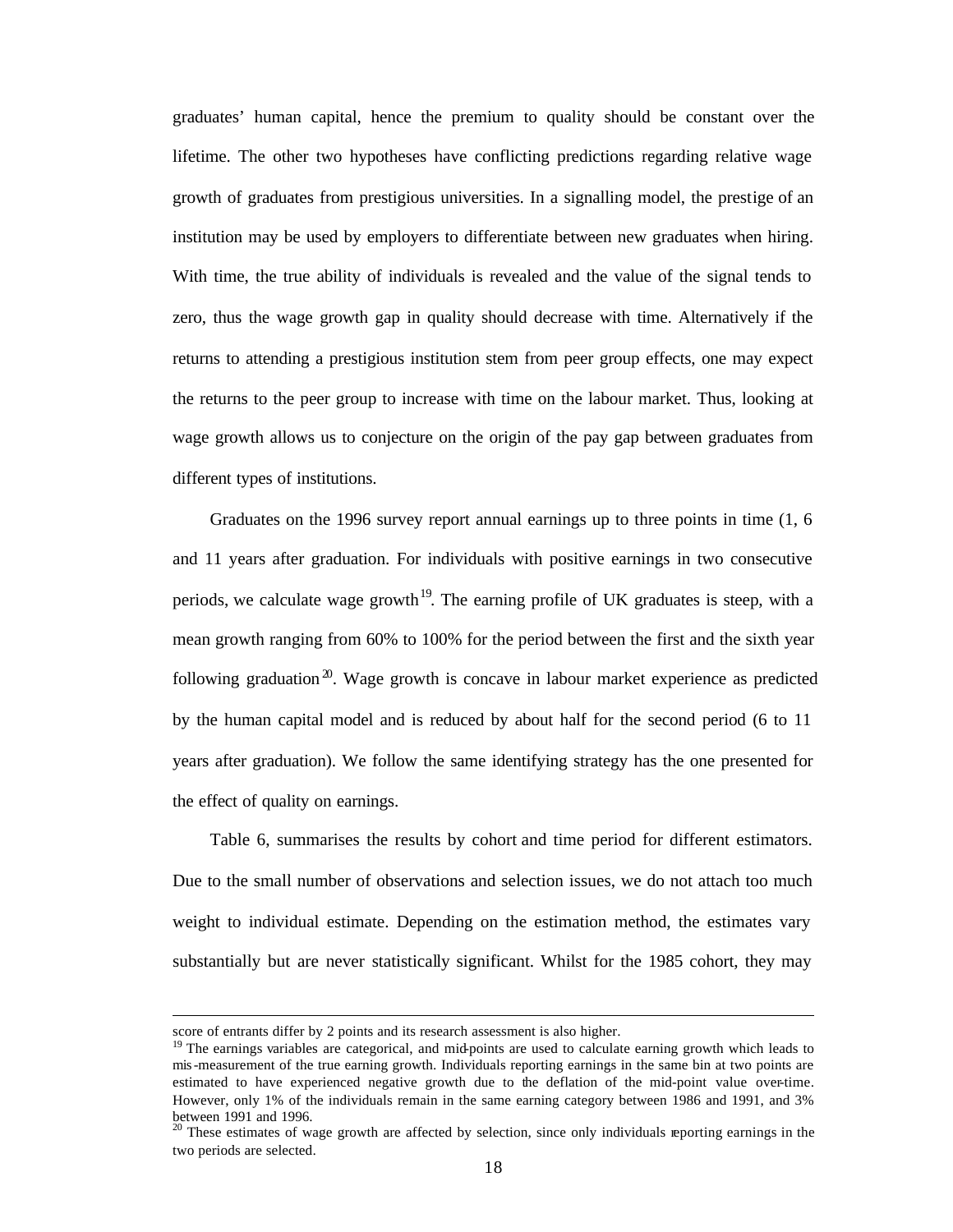have been some positive effect on initial wage growth for attending a college of higher quality, over the 1991-1996 period university type has no effect on wage growth. These results are consistent with the view that college quality increases the human capital of graduates, which has a constant positive effect on their wage, but does not alter wage growth.

While this conclusion is interesting in itself, it also gives us the opportunity to comment on the between cohorts differences in the effect of university quality on wage. Since, the quality gap is constant over the lifetime of graduates, the observed differences in the returns to quality are due to cohort specific effects. Returns to quality have increased from 1 to 6% as the number of student expanded. This is consistent with the increased sorting of students that we described in section 6.2. As predicted by theoretical models and experienced in the US (Hoxby, 1997) the increased competition for students has lead to an increased heterogeneity between institutions and thus higher returns to quality.

#### **7 Fee differentials**

The most recent cohort observed was the first affected by the increased in the numbers of universities. This is also the cohort for which we observe the highest returns to university quality. Since 1995, the number of students in Higher Education has been stable (Greenaway and Haynes, 2003) so this cohort provides valuable information for the current debate in higher education in the UK. As stated above, from 2004, universities will be able to charge top-up fees. We now estimate the tuition fee that a representative individual entering a RG university would be willing to pay over and above those charged at a Modern university in order to capture the quality premium.

We estimate the earnings profile of male graduates compared to those whose highest qualification is a GCE A levels using the Labour Force Survey. This is used as the profile for a Modern university graduate. We create a profile for RG attendance by adding a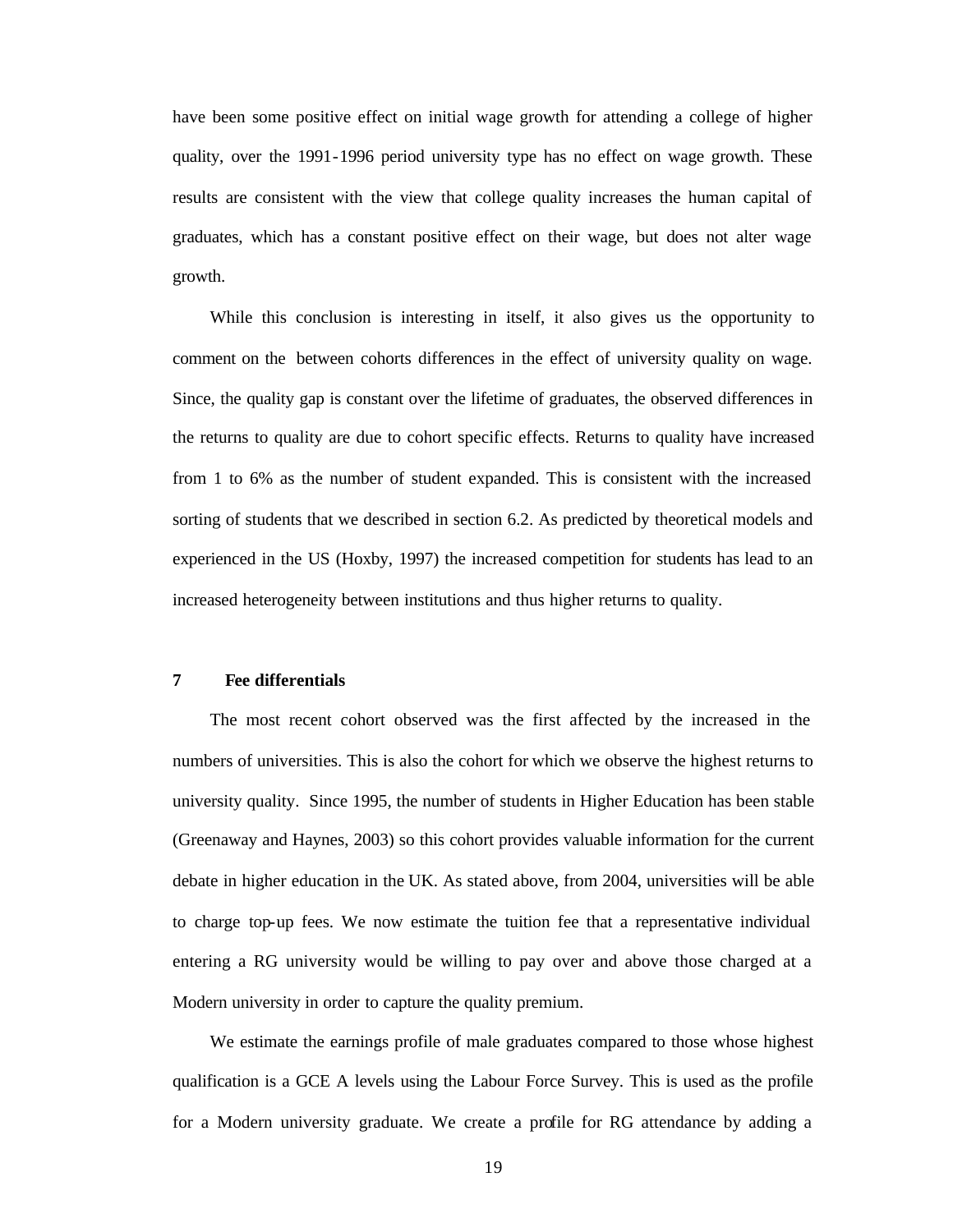constant wage premium<sup>21</sup>. We also assume that the likelihood of employment is the same for all graduates, irrespective of the institution attended. Based on official real earnings growth rate (2.0%) and real discount rate (3.5%) and using the current tax allowance and rates, we calculate the difference in the net present value of the lifetime earnings between graduates from Modern and RG universities. Assuming that a degree takes three years to complete, we convert the net present values of the earning premium to a yearly fee differential. Based on a premium of 2% to 5% over the lifetime, the annual fee differential between RG and Modern universities should range from £2,950 to £7,100.

How credible are these estimates? In the US, the market for higher education is competitive and it is usually acknowledged that the fee differential matches the quality differential (Daniel *et al*., 1997). The inter-quartile ranges in 2002 (in pounds) were £1,000 in the public sector and £5,000 for private institutions<sup>22</sup>. Two UK evidences can also be used. Fist, despite the unique price charged in higher education, RG institutions spend £4,000 more on their academic expenditure per student compared to Modern universities<sup>23</sup>. Assuming this cost differential reflects higher quality of undergraduate teaching, Russell Group universities are more efficient providers of higher education if a wage premium of at least 2.8% is obtained by their graduates. Second, universities are free to set their fees for the competitive market of non-European Union undergraduates. For this market, the mean fee differential between Russell Group and Modern universities ranges from £1,400 to £2,900 depending on faculty. So our estimates are globally in line with available evidences on fee differential.

 $\overline{a}$ 

 $21$  As the Labour Force Survey includes graduates from various type of institution, the mean graduate premium estimated is an upward value of the returns to graduating from a polytechnic, which would bias our estimates of the fee differential upwards.

<sup>&</sup>lt;sup>22</sup> Fees were obtained from the National Center for Education Statistics website. For public institution no break down by in or out of state residency status was available.

<sup>23</sup> These figures were obtained from the Resources of Higher Education, 1997. Differences in academic expenditures are a crude measure of the relative efficiency of quality since expenditures on academic department are only one component of the quality of the teaching at a given institution.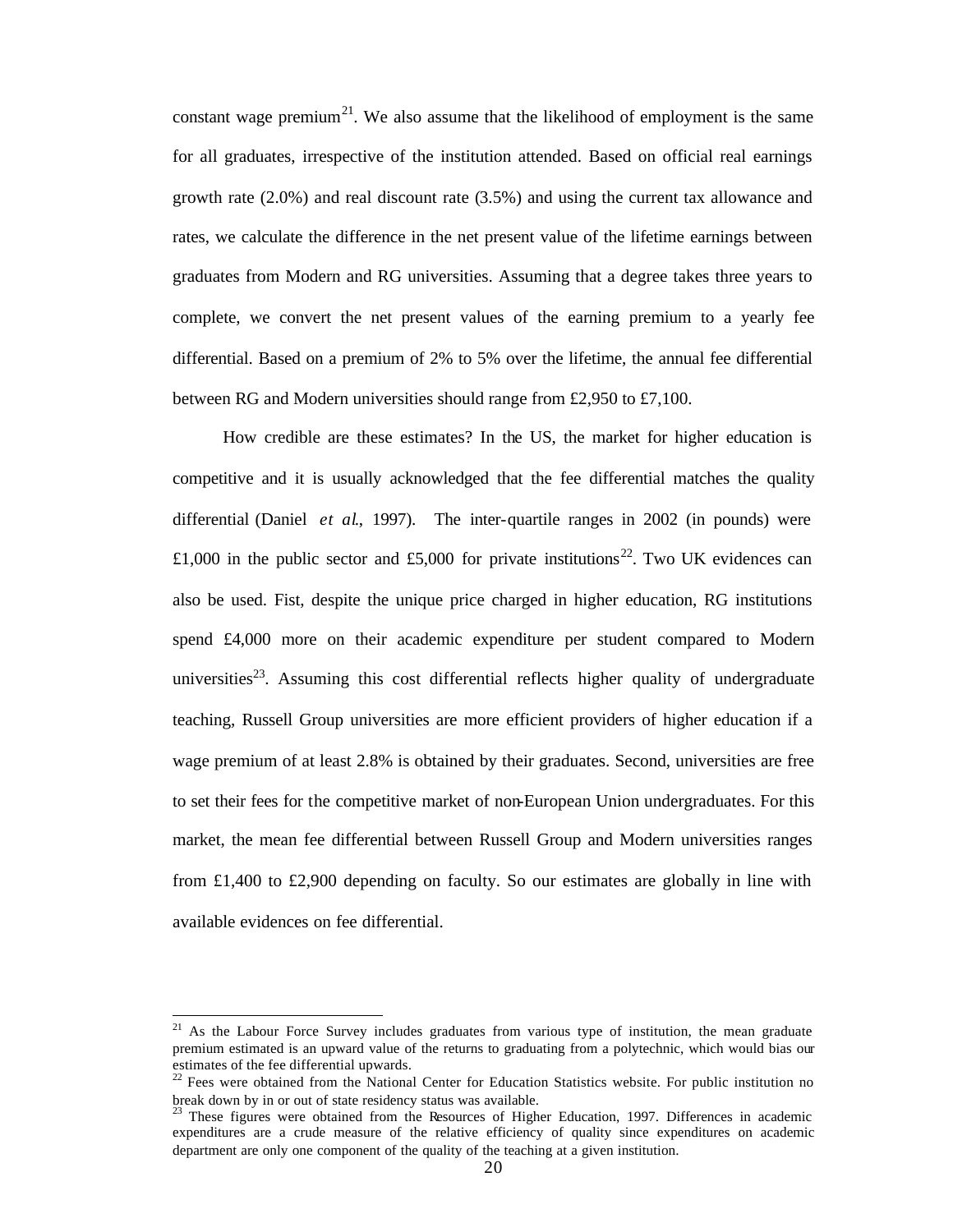The government's plan is to allow universities to charge fees up to £3,000 per annum. Not considering the general equilibrium that will result from the differentiation of fees between institutions, our estimates suggest that RG universities should set their fees at the new maximum, while less prestigious institution may be tempted by a reduction of their fees (currently set at £1,100) in order to attract more students. If the earning premium for attending a RG university is greater than 2% over the life-time, students attending them would still be more subsidised than their peers graduating from less prestigious universities. Unfortunately, our estimates are not precise enough to put a definite value on the premium to quality in the UK.

#### **8 Conclusions**

This paper provides evidence of heterogeneity in the returns to higher education by type of institution in the UK. Our main findings based on three cohorts of UK graduates can be summarised as follow.

The matching of students to an institution's quality is largely put not perfectly due to academic ability. This imperfect sorting may be due to some institutional features and provides an alternative estimation strategy that had not been implemented to estimate the labour market impac t of university quality in the UK previously.

Using propensity score matching we find some evidence of financial premium for attending more prestigious universities. In our preferred specification, the estimated premium ranges from 1% to 6% for males. The estimates are imprecise since the common support while not failing is rather thin. Linear estimates are more precisely estimated but the identification comes from the imposed functional form, and are therefore biased.

The financial benefit of attending a Russell Group university is neither dependent on previous academic achievement nor parental background. In some sense, prestigious

21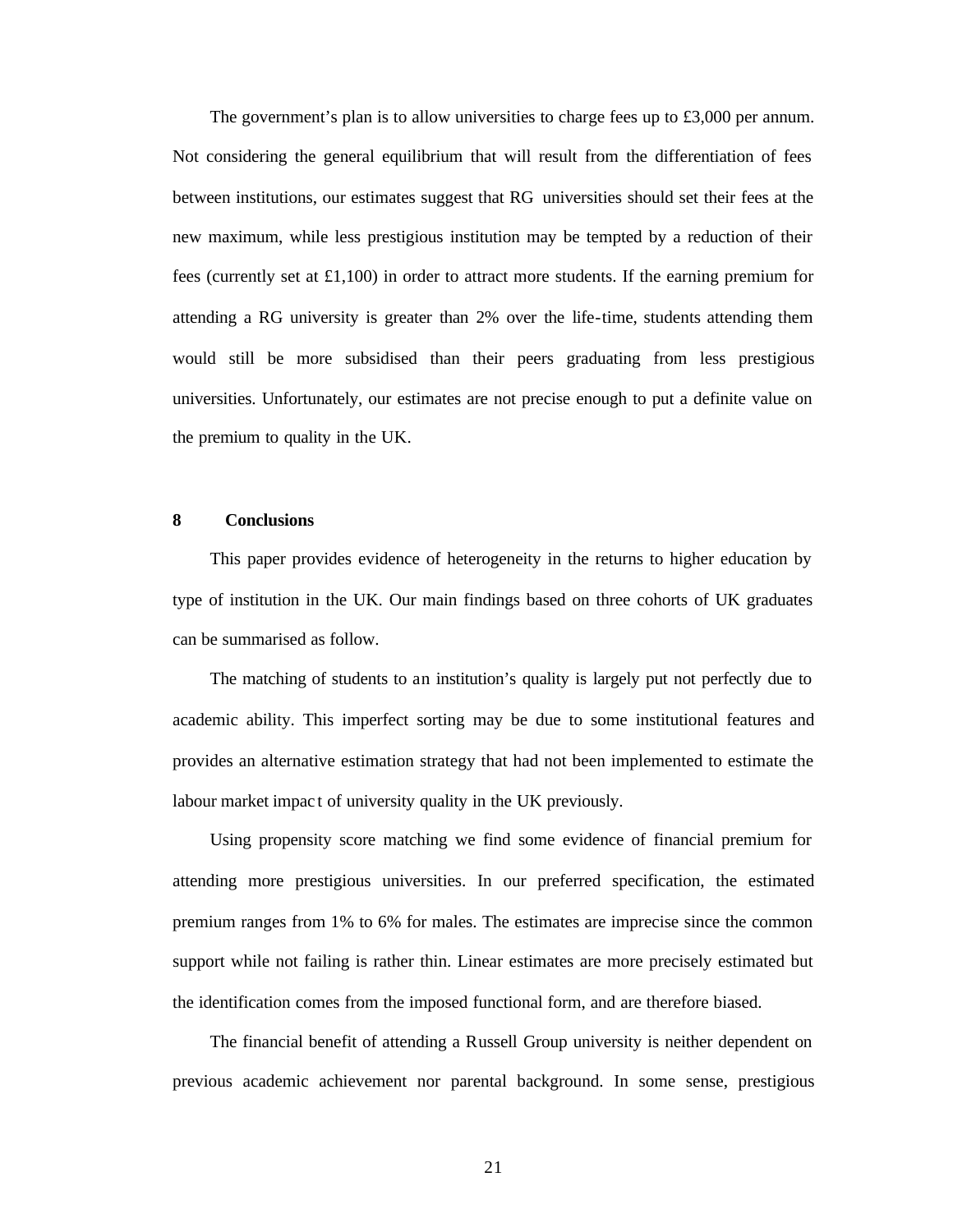universities level the playing field for their graduates. However, heterogeneity between prestigious institutions is large, with returns varying by up to 10%.

With the increase in the number of students, the higher education system has become more polarised and the students more homogenous within a university type. This segregation of students has increased the premium to quality.

There is no evidence that university quality affects wage growth. This constant effect of quality on earnings is consistent with the premium originating from an increase in human capital rather than a signalling or a network effect.

The net present value of the quality premium is equivalent to a tuition fee differential between RG and Modern universities ranging from £2,950 to £7,100. This differential is broadly consistent with available evidence. By implementing a unique price in higher education (the current practice), the government subsidises graduates attending more prestigious institutions more generously than others. Thus the claim that institutions should be allowed greater freedom in setting their tuition fees has some justifications.

However, introducing price competition will drastically affect higher education in the UK. As mentioned in the current White Paper (HMO, 2003), with the introduction of topup fees, students will become more exigent customers. Thus while average quality is likely to increase, the heterogeneity between institutions may also augment with some institutions deciding to compete on price and others on quality. The choice of subject provided by universities may also be affected with less popular courses being dropped out in favour of high revenue courses. Hoxby (1997) demonstrates that these market mechanisms took place in the US and are responsible for higher average quality, a homogenisation of the students within institutions but also a greater variation in the quality of the degree provided between institutions and account for up to 40% of the explained growth in the dispersion of returns to higher education (Hoxby and Terry, 1999). A negative consequence of the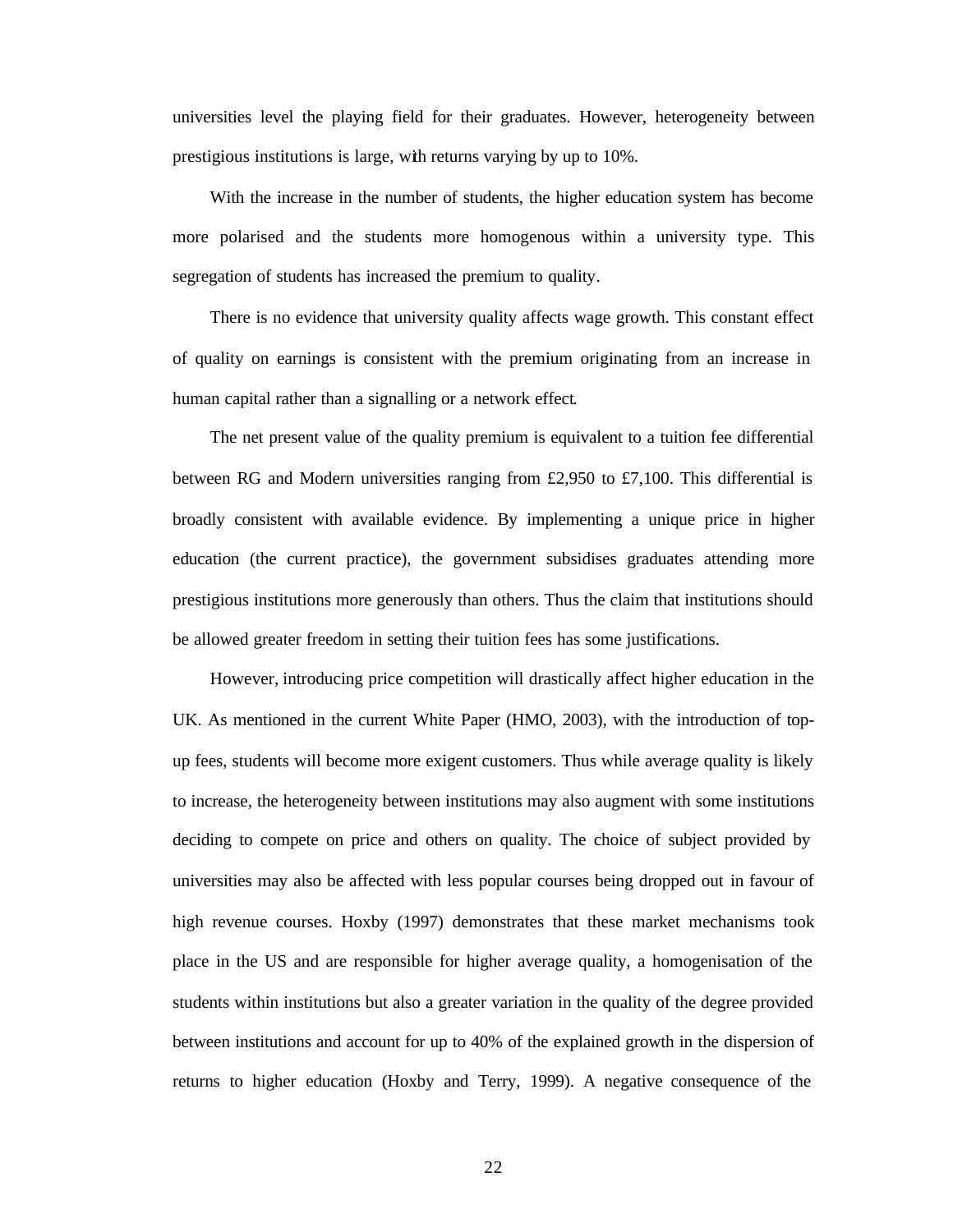increased competition between providers of tertiary education is to make the signal attached to a degree less precise to employers.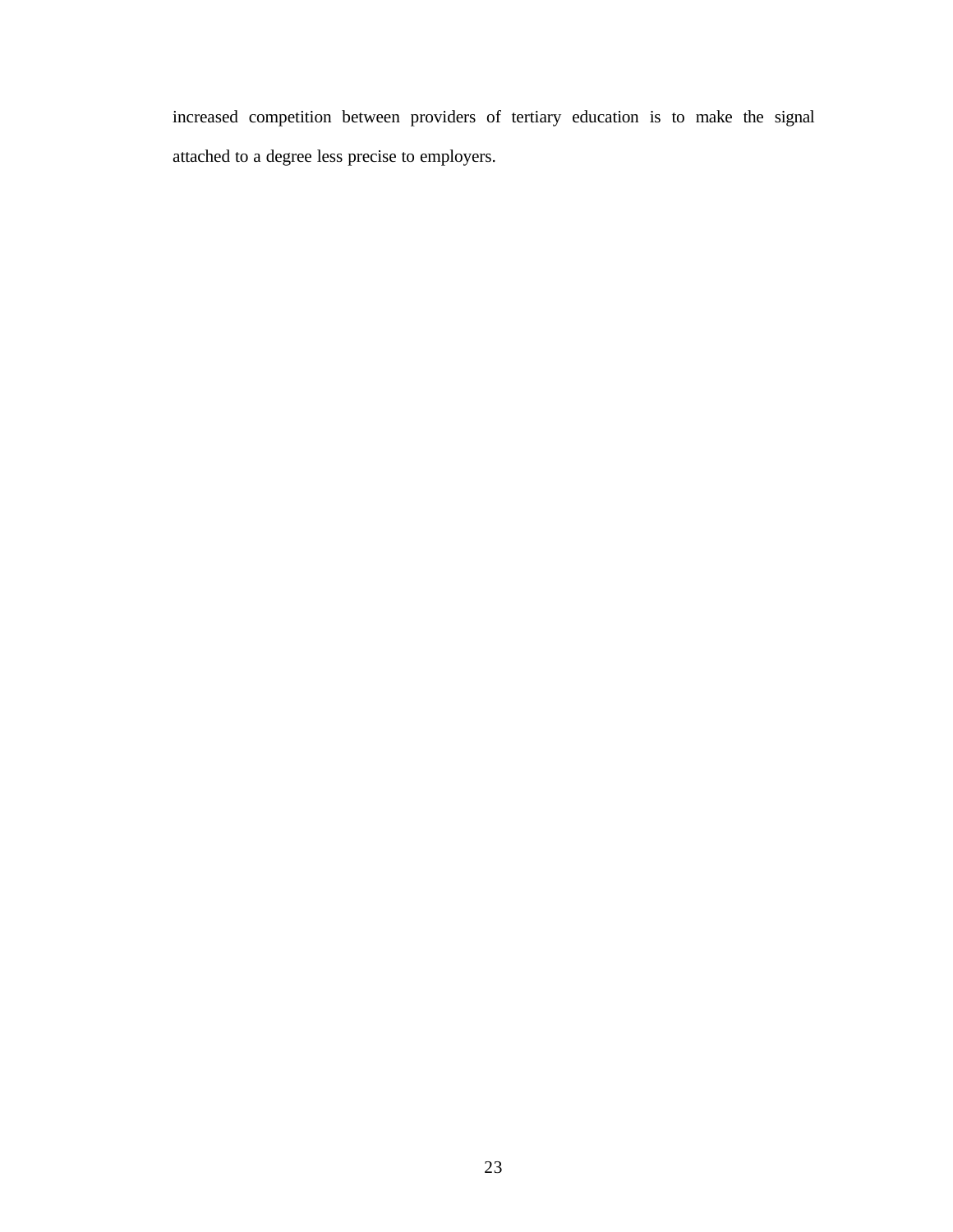#### **References**

- Belfield C. and A. Fielding, 2001, Measuring the relationship between resources and outcomes in higher education in the UK, *Economics of Education Review*, 20, 589- 602
- Berg Dale S. and A. Krueger, 2002, Estimating the pay off to attending a more selective college: An application of selection on observables and unobservables, *Quarterly Journal of Economics*, 1491-1527
- Black D. and J. Smith, 2003, How robust is the evidence on the effects of college quality? Evidence from matching. *University of Maryland* , mimeo
- Brewer D., E. Eide and R. Ehrenberg, 1999, Does it pay to attend an elite private college?, *Journal of Human Resources*, 33, 104-123
- Chevalier A and G. Conlon, 2003, Does it pay to attend a prestigious university, Centre for the Economics of Education, London School of Economics, DP
- Daniel K., D. Black and J. Smith, 1997, College quality and the wages of young men, University of Pennsylvania, mimeo
- Datcher Loury L. and D. Garman, 1995, College selectivity and earnings, *Journal of Labor Economics*, 13, 289-308
- Greenaway D. and M. Haynes, 2003, Funding higher education in the UK: the role of fees and loans, *The Economic journal*, 113, F121-F149
- Heckman J., A. Layne -Farrar and P. Todd, 1996, Human capital pricing equations with an application to estimating the effect of schooling quality on earnings, *The Review of Economics and Statistics*, 78, 562-610
- Heckman J., H. Ichimura, P. Todd, 1997, Matching as an econometric evaluation estimator: Evidence from evaluating a job training program, *Review of Economic Studies*, 64,605-654
- HMO, 2003, *The future of Higher Education*, Department for Education and Skills.
- Hoxby C., 1997, How the changing market structure of US Higher Education explains college tuition, *National Bureau of Economic Research* , WP 6323
- Hoxby C. and B. Terry, 1999, Explaining rising income and wage inequality among the college educated, , *National Bureau of Economic Research*, WP 6873
- Light A. and W. Strayer, 2000, Determinants of college completion: School quality or student ability?, *Journal of Human Resources*, 35, 299-332
- Montmarquette C., K. Cannings and S. Mahseredjian, 2002, How do young people choose college majors? *Economics of Education Review*, 21, 543-556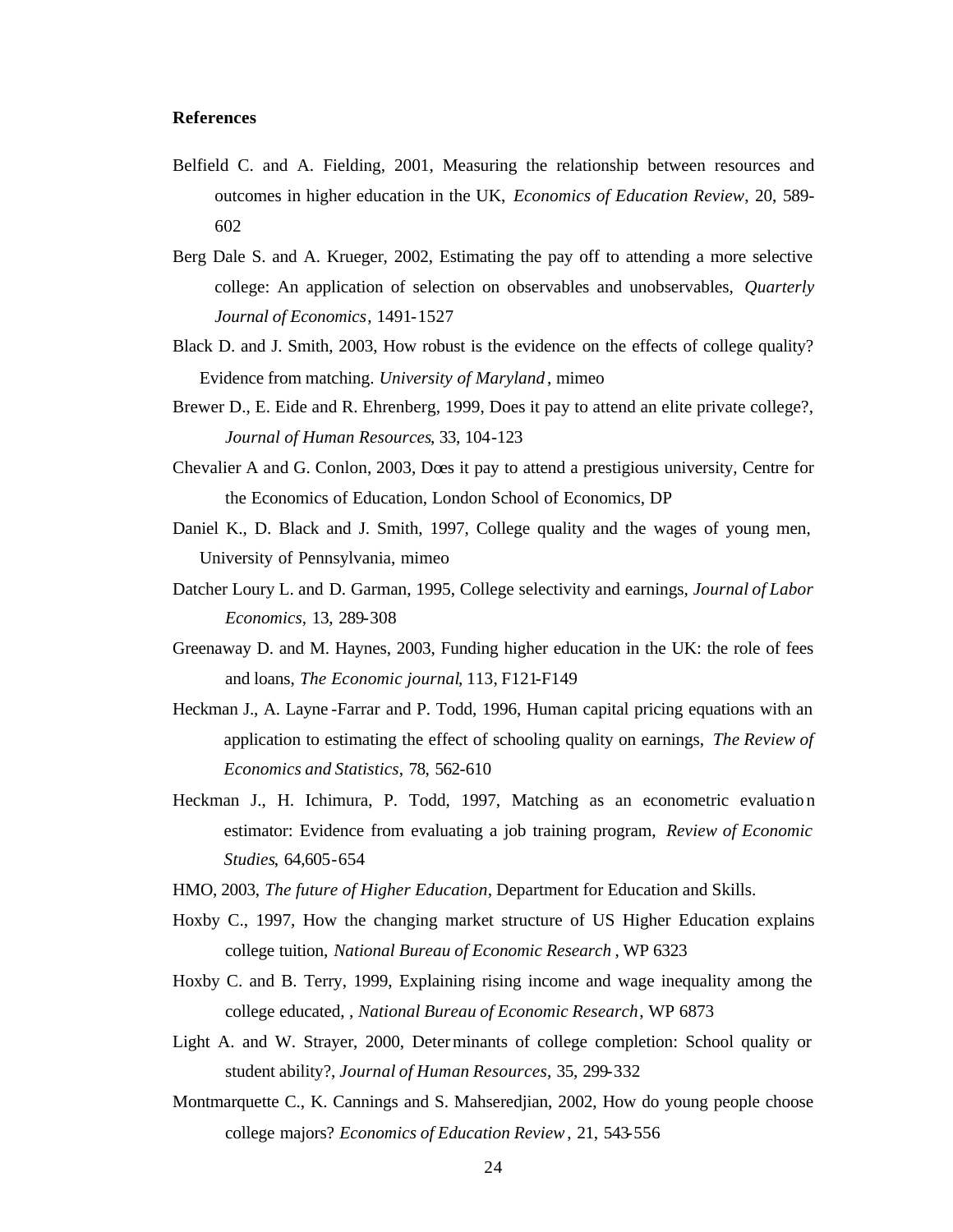- Moulton B., 1987, Diagnostic for group effects in regression analysis, *Journal of Business and Economic Statistics*, 5, 275-282
- Naylor R., J. Smith and A. McKnight, 2000, Occupational earnings of graduates: evidence for the 1993 UK university population, *University of Warwick* , mimeo
- Rosenbaum P. and D. Rubin, 1983, The central role of the propensity score in observationalstudies for causal effects, *Biometrika*, 70, 41-55
- Walker I. And Y. Zhu, 2001, The returns to education: Evidence from the Labour Force Surveys,*University of Warwick* , mimeo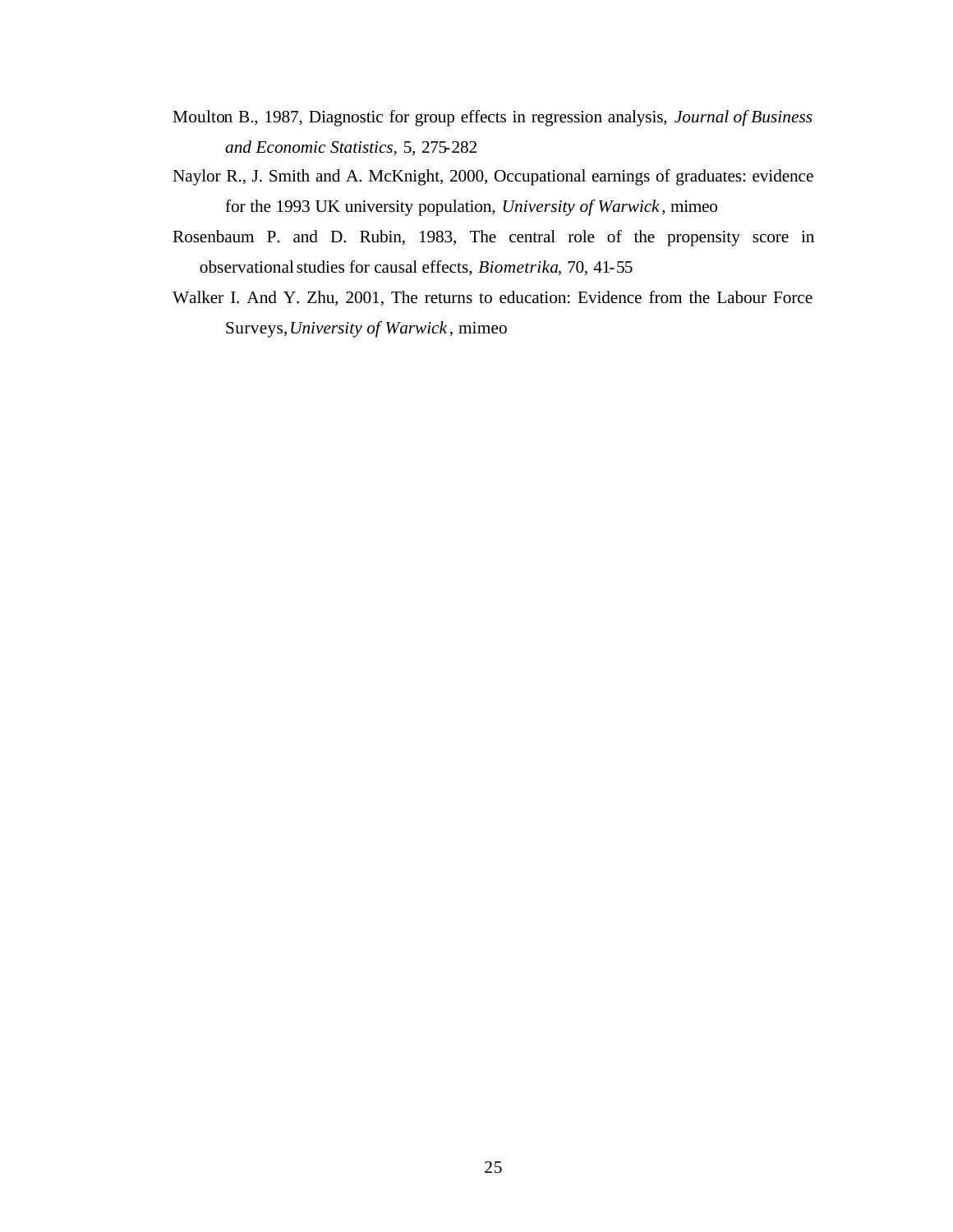#### **Figure 1: Distribution of propensity scores between Russell Group and Modern Universities and between Old and Modern universities**





Male, 1990 Cohort











Male: 1995 Cohort

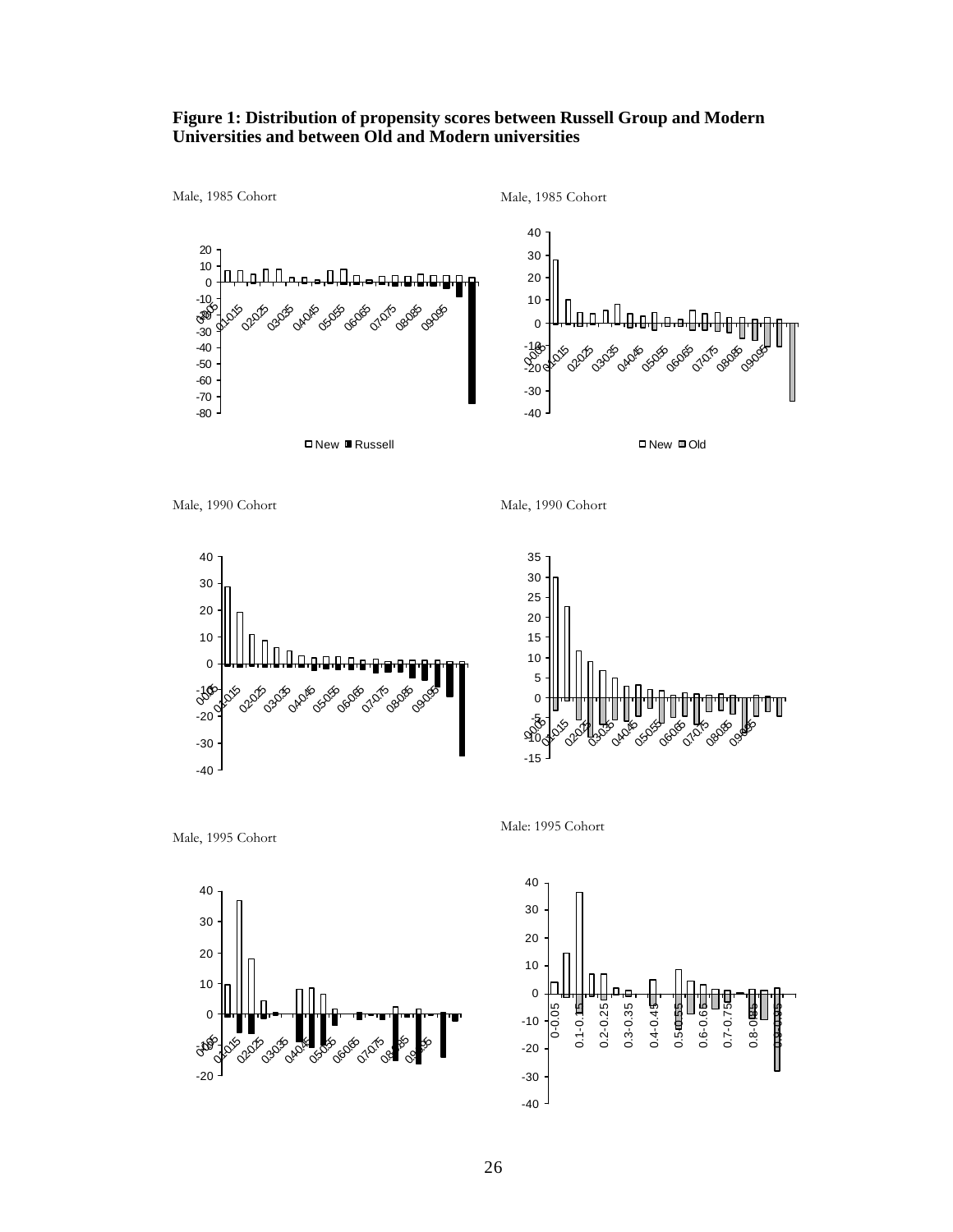|                                | Russell Group | Old university | Modern University |
|--------------------------------|---------------|----------------|-------------------|
| Number of Undergraduates       | 268,479       | 294,576        | 592,432           |
| Number of Institutions         | 19            | 36             | 55                |
| Mean A-level score of entrants | 25.20         | 20.53          | 14.28             |
|                                | (2.19)        | (2.84)         | (1.96)            |
| Student/staff ratio            | 13.74         | 15.62          | 19.01             |
|                                | (2.30)        | (2.59)         | (2.85)            |
| Research Assessment            | 5.65          | 4.92           | 2.42              |
|                                | (0.42)        | (0.54)         | (0.59)            |
| Destination of graduates       | 78.22         | 75.54          | 70.89             |
|                                | (4.49)        | (5.54)         | (5.75)            |

**Table 1: Mean quality by institution type (Standard Deviation) in 2002**

Note: Data provided by the Times Higher Education Supplement, League Table, May 2003 (No 1588) at the Institution level. Aggregate means presented in this Table have been weighted by number of undergraduates. The results are similar if unweighted means are used. Destination of graduates is the proportion of students in a graduate job 6 months after leaving university.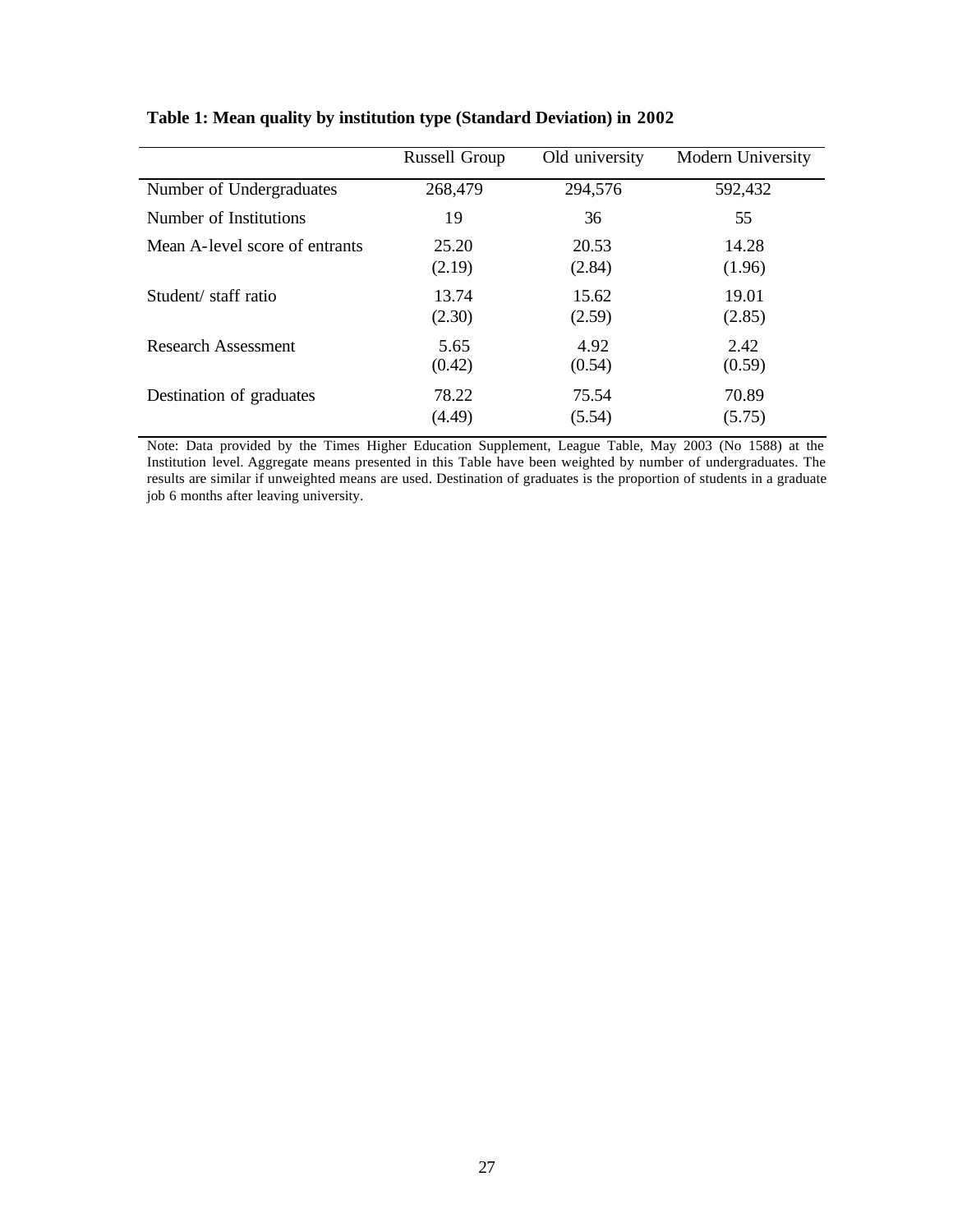|                    | <b>Russell Group</b><br><b>Universities</b> | <b>Old Universities</b> | <b>Modern Universities</b> |
|--------------------|---------------------------------------------|-------------------------|----------------------------|
| 1985 Cohort        |                                             |                         |                            |
| No A-level         |                                             |                         |                            |
|                    | 0.024                                       | 0.071                   | 0.079                      |
| Mean A-level score | 23.59                                       | 17.83                   | 14.00                      |
| (out of $30$ )     | (5.14)                                      | (6.22)                  | (6.34)                     |
| Quartile 1         | 12.91                                       | 45.99                   | 74.02                      |
| Quartile 2         | 29.67                                       | 35.02                   | 17.32                      |
| Quartile 3         | 27.63                                       | 10.97                   | 4.72                       |
| Quartile 4         | 29.78                                       | 8.02                    | 3.94                       |
| Observations       | 883                                         | 237                     | 127                        |
| 1990 Cohort        |                                             |                         |                            |
| No A-level         | 0.016                                       | 0.118                   | 0.149                      |
| Mean A-level score | 24.32                                       | 19.97                   | 14.21                      |
| (out of $30$ )     | (4.80)                                      | (5.84)                  | (6.10)                     |
| Quartile 1         | 3.02                                        | 18.64                   | 43.75                      |
| Quartile 2         | 12.67                                       | 32.27                   | 37.37                      |
| Quartile 3         | 34.99                                       | 30.00                   | 14.76                      |
| Quartile 4         | 49.32                                       | 19.09                   | 4.12                       |
| Observations       | 663                                         | 220                     | 752                        |
| 1995 Cohort        |                                             |                         |                            |
| No A-level         | 0.069                                       | 0.080                   | 0.303                      |
| Mean A-level score | 22.71                                       | 22.84                   | 17.00                      |
| (out of $30$ )     | (4.29)                                      | (4.04)                  | (3.84)                     |
| Quartile 1         | 6.92                                        | 8.02                    | 30.31                      |
| Quartile 2         | 8.08                                        | 5.36                    | 39.96                      |
| Quartile 3         | 41.94                                       | 44.68                   | 25.36                      |
| Quartile 4         | 43.06                                       | 41.94                   | 4.37                       |
| Observations       | 515                                         | 902                     | 1143                       |

#### **Table 2: Distribution of Academic ability by institution type**

Note: The mean A-level is based on individuals with a positive score. In 1995, A level results are reported in a categorical variable, which are used rather than quartile. To calculate the means, we use the band mid -point. Individuals with no A-levels are allocated to the  $1<sup>st</sup>$  quartile.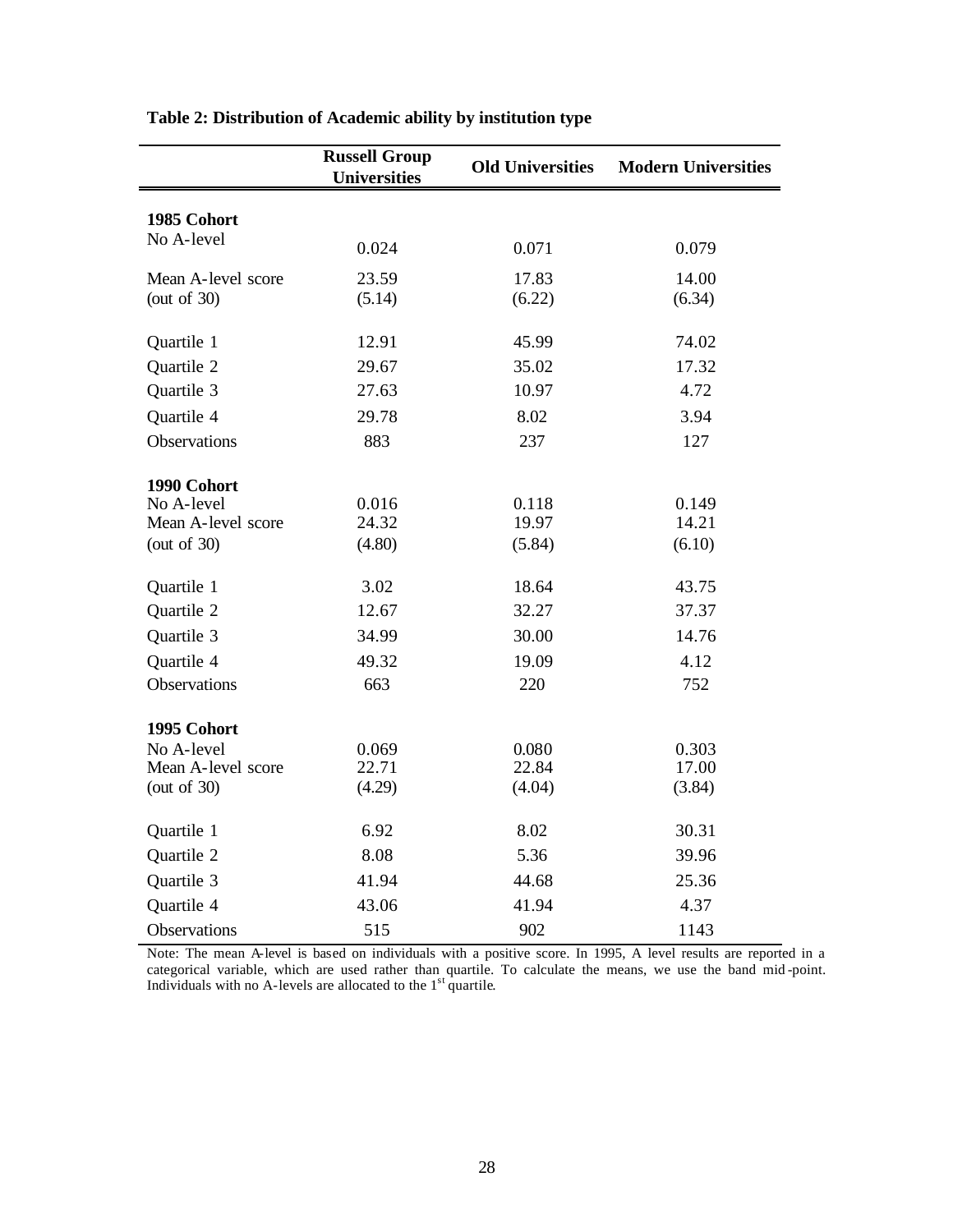|                  |        | <b>Russell Group</b> |        | <b>Old Universities</b> |        | <b>Modern Universities</b> |
|------------------|--------|----------------------|--------|-------------------------|--------|----------------------------|
|                  |        | <b>Universities</b>  |        |                         |        |                            |
| 1985             | Hourly | Annual               | Hourly | Annual                  | Hourly | Annual                     |
| <b>Cohort</b>    | pay    | wage                 | pay    | wage                    | pay    | wage                       |
| $10^{\text{th}}$ | 9.86   | 24,760               | 8.12   | 19,000                  | 9.34   | 21,881                     |
| percentile       |        |                      |        |                         |        |                            |
| 50 <sup>th</sup> | 16.03  | 35,125               | 12.99  | 28,215                  | 13.56  | 31,670                     |
| percentile       |        |                      |        |                         |        |                            |
| 90 <sup>th</sup> | 26.58  | 69,098               | 22.15  | 51,823                  | 22.15  | 69,098                     |
| percentile       |        |                      |        |                         |        |                            |
| Mean             | 16.93  | 39,659               | 14.20  | 32,668                  | 14.60  | 35,011                     |
|                  | (6.38) | (15, 443)            | (5.87) | (13,716)                | (5.26) | (15,035)                   |
| Observations     |        | 883                  |        | 237                     |        | 127                        |
| 1990             |        |                      |        |                         |        |                            |
| <b>Cohort</b>    |        |                      |        |                         |        |                            |
| 10 <sup>th</sup> | 7.47   | 15,547               | 6.96   | 15,547                  | 6.77   | 15,547                     |
| percentile       |        |                      |        |                         |        |                            |
| 50 <sup>th</sup> | 11.90  | 24,760               | 10.98  | 24,760                  | 10.58  | 24,760                     |
| percentile       |        |                      |        |                         |        |                            |
| 90 <sup>th</sup> | 18.46  | 43,186               | 16.00  | 35,125                  | 15.71  | 35,125                     |
| percentile       |        |                      |        |                         |        |                            |
| Mean             | 12.64  | 29,220               | 11.78  | 26,574                  | 11.29  | 25,564                     |
|                  | (4.99) | (12, 425)            | (5.14) | (11, 541)               | (4.40) | (9,912)                    |
| Observations     |        | 663                  |        | 220                     |        | 752                        |
| 1995             |        | Annual wage          |        | Annual wage             |        | Annual wage                |
| <b>Cohort</b>    |        |                      |        |                         |        |                            |
| 10 <sup>th</sup> |        | 14,531               |        | 14,531                  |        | 11,839                     |
| percentile       |        |                      |        |                         |        |                            |
| 50 <sup>th</sup> |        | 20,989               |        | 20,989                  |        | 20,989                     |
| percentile       |        |                      |        |                         |        |                            |
| 90 <sup>th</sup> |        | 37,134               |        | 33,905                  |        | 30,676                     |
| percentile       |        |                      |        |                         |        |                            |
| Mean             |        | 23,962               |        | 22,706                  |        | 21,908                     |
|                  |        | (9,679)              |        | (9,329)                 |        | (8,588)                    |
| Observations     | 502    |                      | 870    |                         | 1116   |                            |

**Table 3: Distribution of hourly and annual pay (in 2002 price) by institution type** 

Note: Gross wages are expressed in GBP (price 2002). For all cohorts, annual gross wage is reported in categorical form.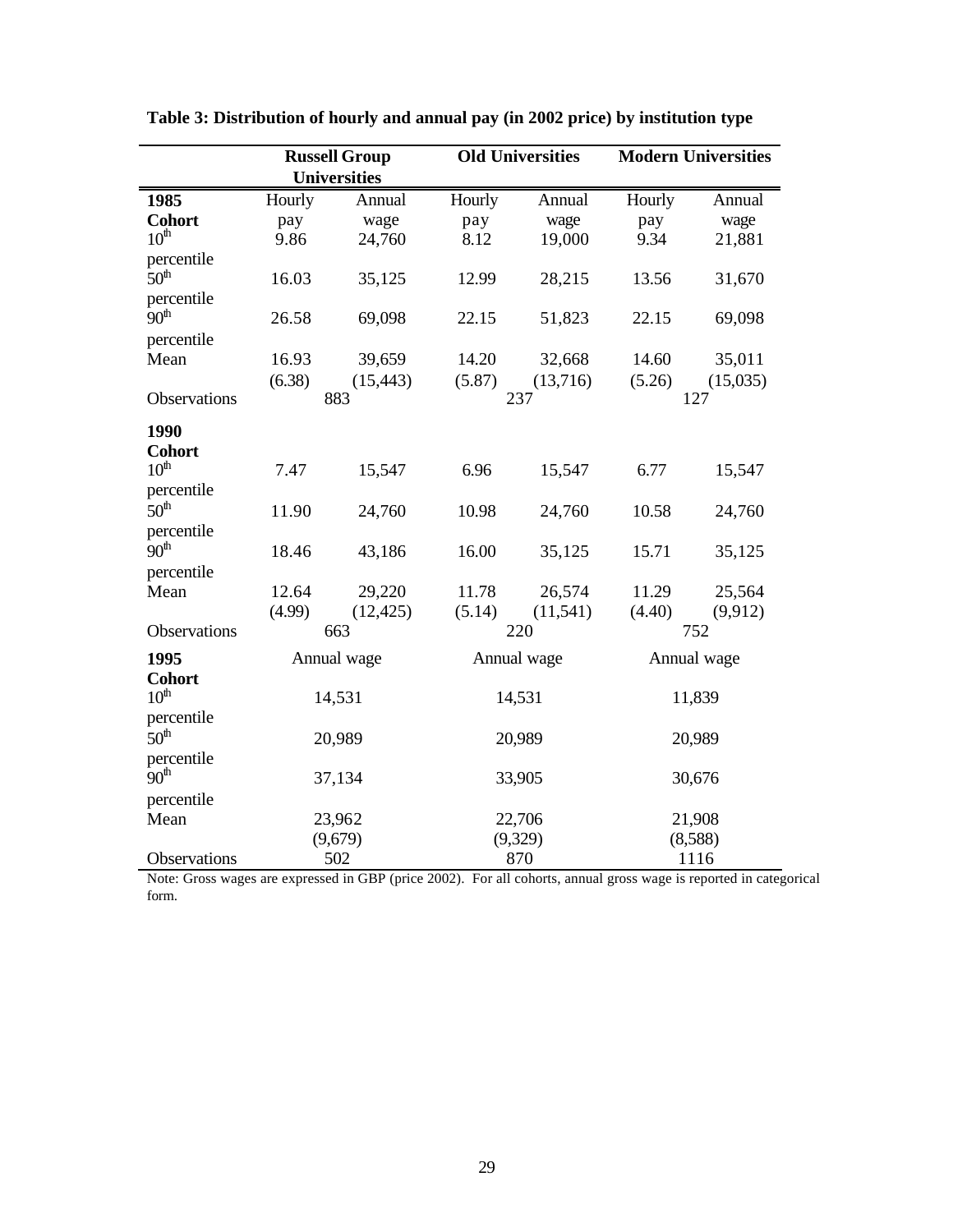|                      | Specification (1) | Specification (2) | Specification (3) | Specification (4) |
|----------------------|-------------------|-------------------|-------------------|-------------------|
| 1985 Cohort          |                   |                   |                   |                   |
|                      | 0.111             | 0.038             | 0.052             | 0.047             |
| <b>RG</b> University | (0.026)           | (0.023)           | (0.028)           | (0.029)           |
| Old University       | 0.027             | $-0.010$          | 0.003             | 0.004             |
|                      | (0.028)           | (0.031)           | (0.032)           | (0.032)           |
| $R^2$                | 0.30              | 0.32              | 0.36              | 0.36              |
| 1990 Cohort          |                   |                   |                   |                   |
| <b>RG</b> University | 0.091             | 0.046             | 0.049             | 0.044             |
|                      | (0.024)           | (0.032)           | (0.035)           | (0.035)           |
| Old University       | 0.071             | 0.044             | 0.033             | 0.032             |
|                      | (0.046)           | (0.043)           | (0.036)           | (0.035)           |
| $R^2$                | 0.27              | 0.27              | 0.32              | 0.33              |
| 1995 Cohort          |                   |                   |                   |                   |
|                      | 0.124             | 0.111             | 0.101             | 0.094             |
| <b>RG</b> University | (0.031)           | (0.036)           | (0.031)           | (0.030)           |
| Old University       | 0.084             | 0.071             | 0.070             | 0.064             |
|                      | (0.028)           | (0.031)           | (0.030)           | (0.028)           |
| $R^2$                | 0.25              | 0.25              | 0.31              | 0.32              |

**Table 4: Linear estimates of institutional effects on gross wage**

Note: Hourly wages are used for the 1985 and the 1990 cohort. Model (1) controls for a quadratic function in labour market experience, firm size, type of contract self-employment, race, region of residence and post-graduate qualifications. In Model (2) we add A-level scores. Model (3) is similar to (2) but also includes subject of graduation and degree grade. The full model (4) adds controls for type of school attended (cohort 1985 and 1990) or visit to information services (cohort 1995) and father's occupation. Standard errors are reported in parentheses.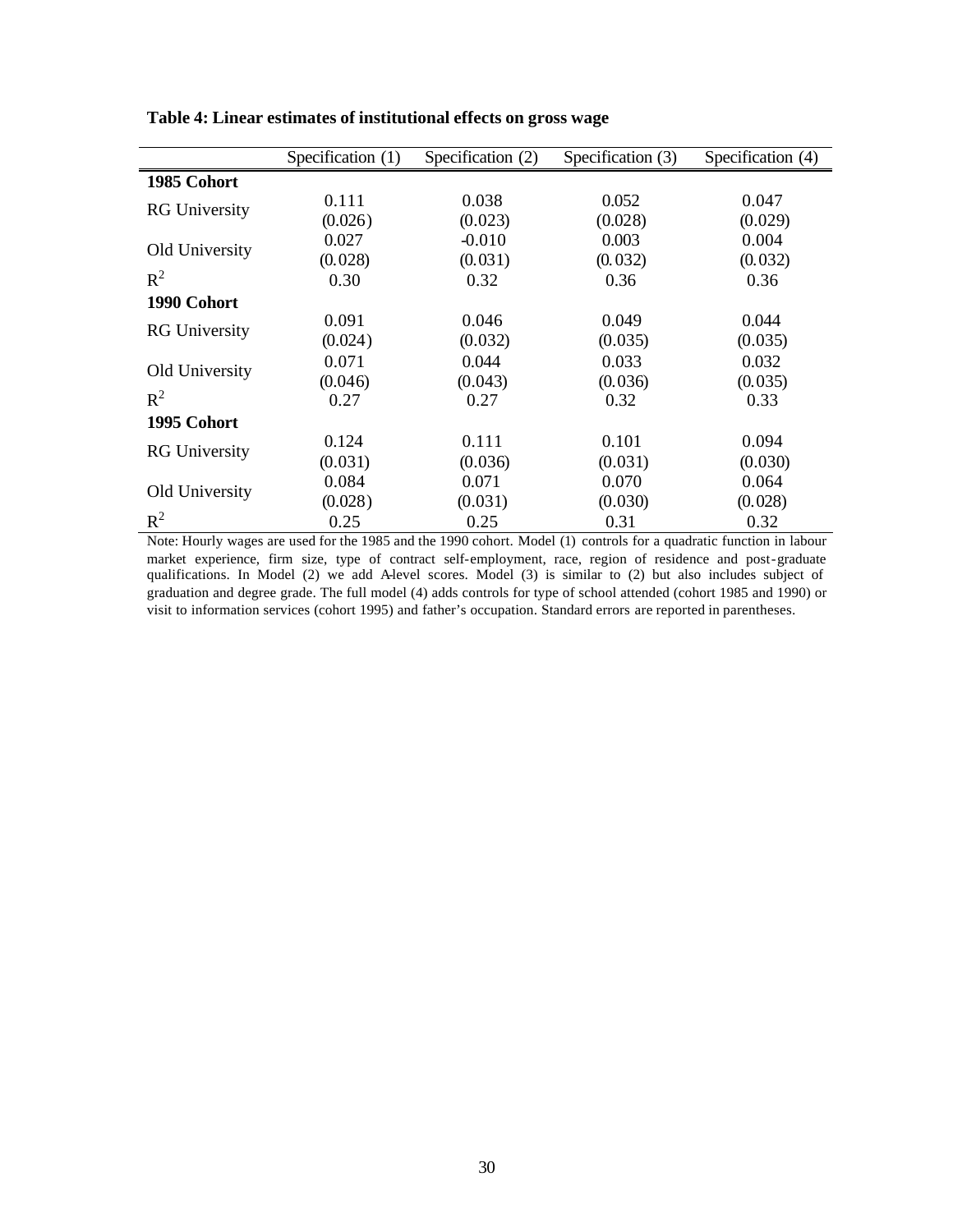|                                  | <b>Russell Group</b> |               | Old          |               |  |
|----------------------------------|----------------------|---------------|--------------|---------------|--|
|                                  | Calliper 0.1         | Calliper 0.01 | Calliper 0.1 | Calliper 0.01 |  |
| <b>Cohort 1985</b>               |                      |               |              |               |  |
| Nearest Neighbour                | $-0.006$             | $-0.006$      | 0.003        | $-0.002$      |  |
|                                  | (0.100)              | (0.100)       | (0.076)      | (0.066)       |  |
| Kernel                           | 0.060                | 0.011         | $-0.072$     | 0.061         |  |
|                                  | (0.061)              | (0.087)       | (0.058)      | (0.061)       |  |
| <b>OLS</b>                       | 0.008                | 0.027         | $-0.018$     | $-0.007$      |  |
|                                  | (0.044)              | (0.046)       | (0.057)      | (0.065)       |  |
| Nbr Treated                      | 883                  | 846           | 237          | 208           |  |
| % matched treated                | 100                  | 96            | 100          | 88            |  |
| Nbr of controls for<br>50% match | 5                    | 6             | 13           | 16            |  |
| <b>Cohort 1990</b>               |                      |               |              |               |  |
| Nearest Neighbour                | 0.088                | 0.056         | 0.003        | 0.009         |  |
|                                  | (0.039)              | (0.036)       | (0.049)      | (0.047)       |  |
| Kernel                           | 0.040                | 0.043         | 0.020        | 0.014         |  |
|                                  | (0.028)              | (0.031)       | (0.035)      | (0.036)       |  |
| <b>OLS</b>                       | 0.047                | 0.053         | $-0.003$     | 0.007         |  |
|                                  | (0.034)              | (0.034)       | (0.043)      | (0.043)       |  |
| Nbr Treated                      | 663                  | 618           | 219          | 210           |  |
| % matched treated                | 100                  | 93            | 100          | 95            |  |
| Nbr of controls for<br>50% match | 14                   | 17            | 36           | 37            |  |
| Cohort 1995                      |                      |               |              |               |  |
| <b>Nearest Neighbour</b>         | 0.042                | $-0.008$      | 0.068        | $-0.004$      |  |
|                                  | (0.099)              | (0.089)       | (0.095)      | (0.095)       |  |
| Kernel                           | 0.074                | 0.058         | 0.039        | 0.021         |  |
|                                  | (0.041)              | (0.041)       | (0.035)      | (0.038)       |  |
| <b>OLS</b>                       | 0.102                | 0.091         | 0.096        | 0.014         |  |
|                                  | (0.066)              | (0.069)       | (0.066)      | (0.061)       |  |
| Nbr Treated                      | 502                  | 491           | 870          | 865           |  |
| % matched treated                | 100                  | 98            | 100          | 99            |  |
| Nbr of controls for              | 9                    | 9             | 8            | 8             |  |
| 50% match                        |                      |               |              |               |  |

#### **Table 5: Matching estimates of university quality on gross wage**

Note: The comparison group is drowned out of graduates from New Universities. The heading Calliper refers to the size of the calliper in nearest neighbour match or the size of the bandwidth in the case of kernel match. Kernel estimates are obtained using Epanechnikov kernel. Standard errors are calculated by bootstrap (500 replications). OLS uses the full control specification on the population of matched treated and control observations.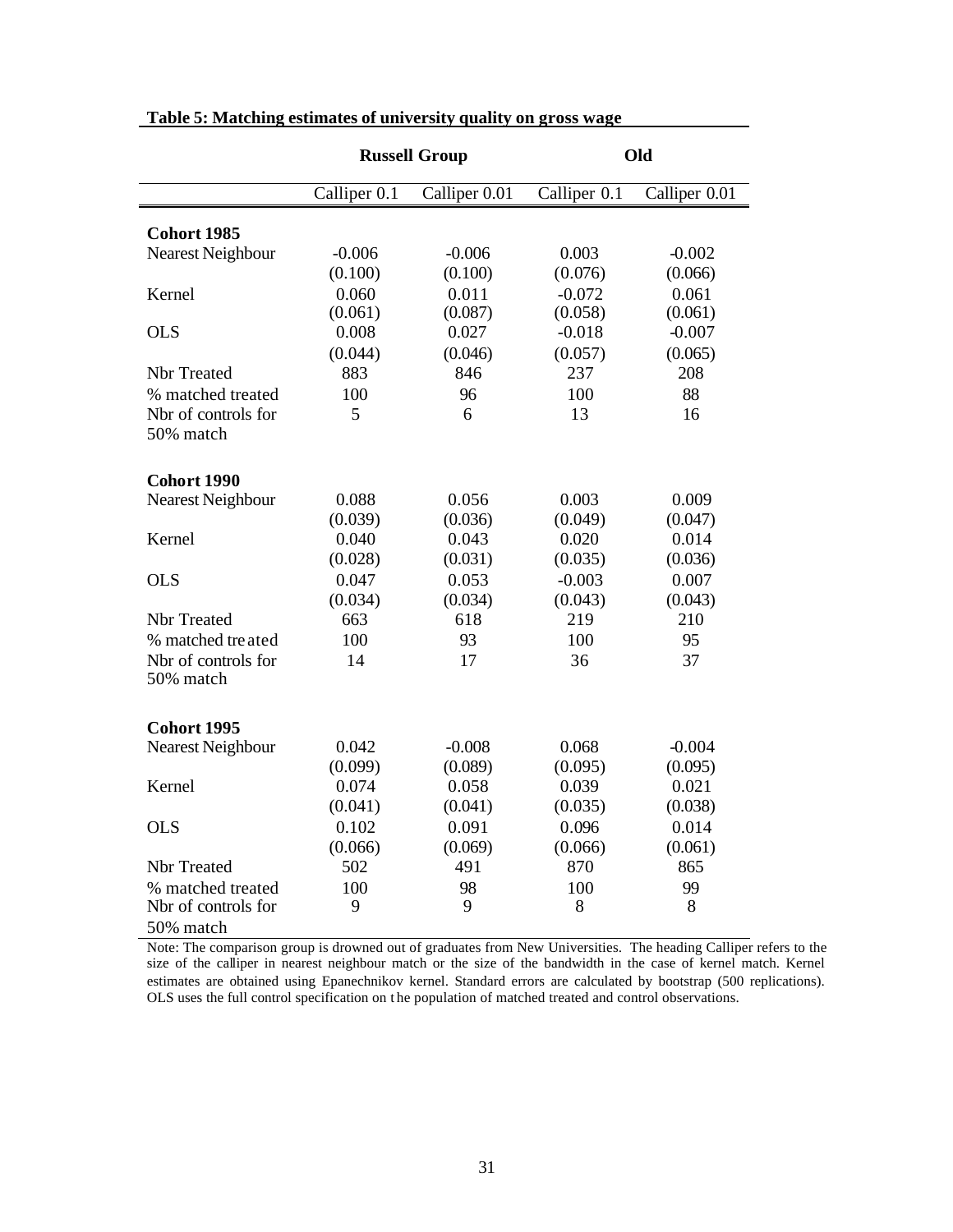|                                 |              | Men                                                                     |  |  |
|---------------------------------|--------------|-------------------------------------------------------------------------|--|--|
|                                 | Estimate     | % matched <sup>A</sup><br>$(50\%)^{\rm B}$<br>$\mathrm{Obs}^\mathrm{C}$ |  |  |
| 1985 Cohort<br>Growth 1986-1991 |              |                                                                         |  |  |
| Nearest Neighbour Cal 0.1       | 0.037(0.316) | $100\%$ (5)                                                             |  |  |
| Kernel Epan. Band 0.1           | 0.292(0.117) | 682                                                                     |  |  |
| <b>Growth 1991-1996</b>         |              |                                                                         |  |  |
| Nearest Neighbour Cal 0.1       | 0.047(0.117) | $100\%$ (5)                                                             |  |  |
| Kernel Epan. Band 0.1           | 0.001(0.083) | 834                                                                     |  |  |
| 1990 Cohort                     |              |                                                                         |  |  |
| <b>Growth 1991-1996</b>         |              |                                                                         |  |  |
| Nearest Neighbour Cal 0.1       | 0.071(0.180) | 100% (15)                                                               |  |  |
| Kernel Epan. Band 0.1           | 0.031(0.128) | 462                                                                     |  |  |

**Table 6: Matching estimates of graduating from a Russell Group institution on wage growth**

Note: The comparison group is drowned out of graduates from Modern Universities. Standard error calculated by bootstrap (500 replications). Kernel estimates are obtained using Epanechnikov kernel. A Percentage of treated observations matched to a control observation (nearest neighbour)

 $^{\text{B}}$ Number of control observations responsible for 50% of the matches.<br>C Number of treated observations